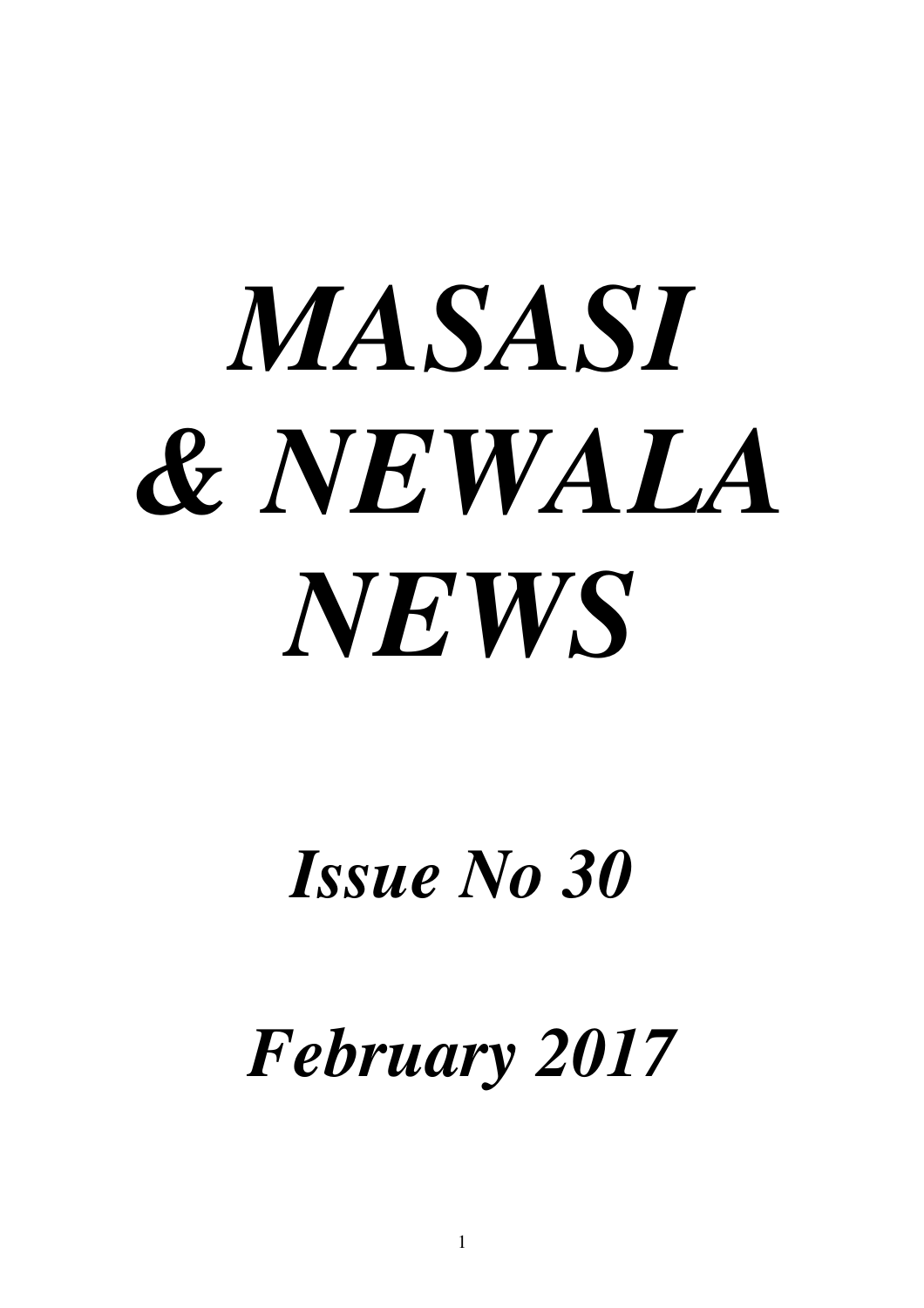#### **Contents**

| A note from the Editor                                       | $\overline{4}$ |
|--------------------------------------------------------------|----------------|
| Christmas Letter from Bishop James Almasi                    | 5              |
| Bishop James' Birthday Walk                                  | 12             |
| Brenda in Africa – address by Revd Tim Brooke                | 18             |
| Brenda – in her own words                                    | 20             |
| Personal memories of Brenda Stone– from Susanna Grunsell     | 22             |
| Hapa kazi tu - Get down to work!                             | 23             |
| Annual letter from the Community of St Mary, Kilimani        | 25             |
| Fund raising for the Blind Unit at Mtandi                    | 28             |
| Report from the Friends of Masasi & Newala                   | 30             |
| <b>SWIM 2016</b>                                             | 35             |
| <b>Connecting Classrooms</b>                                 | 36             |
| Hostels for girls attending Secondary Schools in Masasi Town | 37             |
| The Diocese of Newala                                        | 38             |
| <b>Stop Press: News from Rondo Junior Seminary</b>           | 39             |
| Friends of Masasi & Newala Gift Aid Form                     | 40             |

"Masasi & Newala News" is produced by Gill Hucker with assistance from a number of other Masasi supporters. The Editorial Team would be very pleased to hear from anyone who has any comments, articles or information that they would like included in the next issue. If you know of anyone who would like to receive future copies of "Masasi & Newala News", please send their name and address to Gill Hucker at the address below. There is no charge for the newsletter, but contributions towards the cost of postage are always appreciated.

Gill Hucker, 6 Erme Park, Ermington, Ivybridge, Devon PL21 9LY Telephone : 01548 830407 Email : gillhucker@btinternet.com

*Please note that the opinions expressed in "Masasi & Newala News" are those of the individual writers, and not necessarily those of the Editorial Team, who nevertheless reserve the right to edit contributions as they think fit.*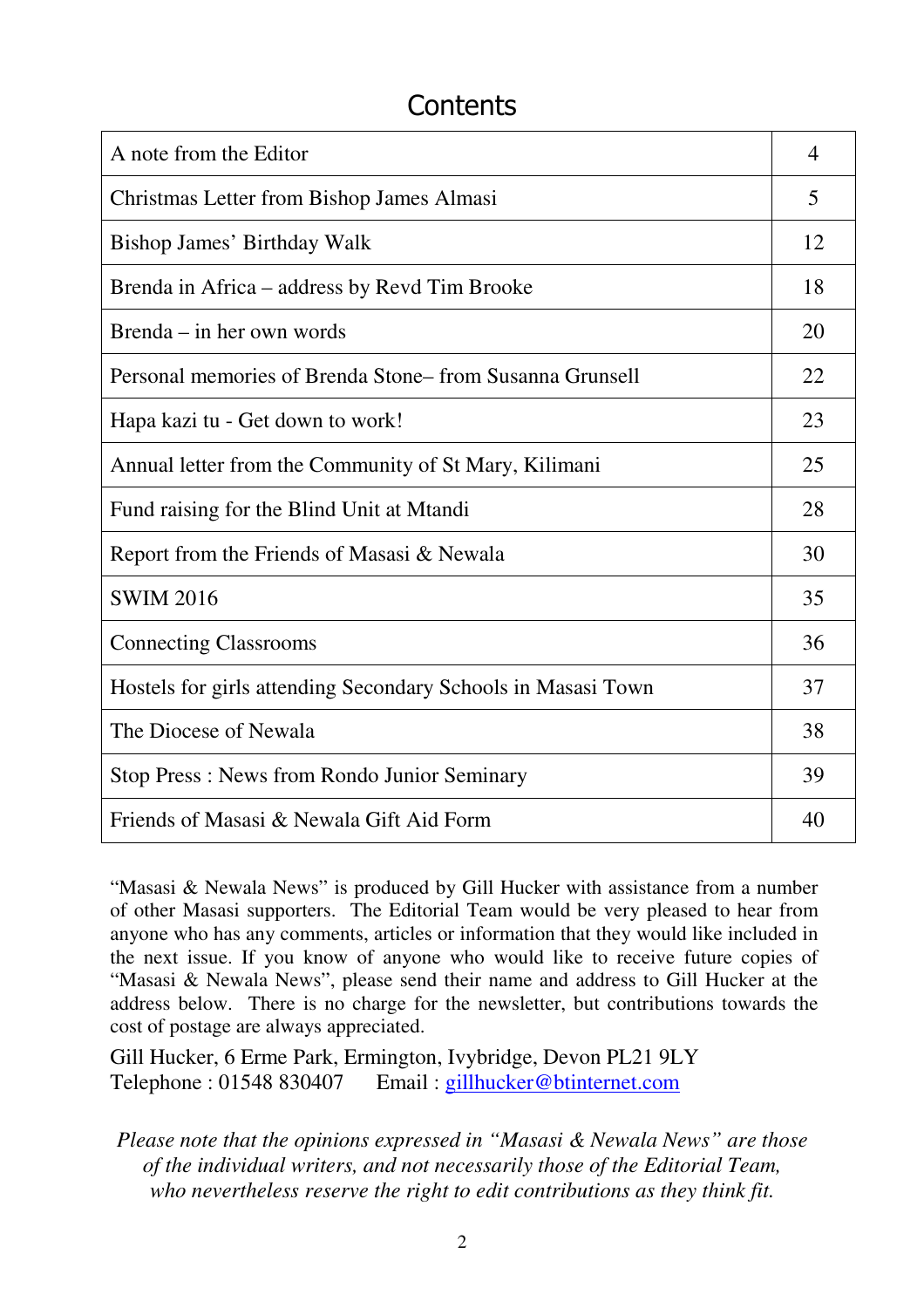#### **A note from the Editor**

A happy new year to all our readers and very many apologies for the fact that more than a year has passed since the previous issue of M&NN appeared in January 2016. A great deal has happened during the past twelve months and we very much hope that this issue – the 30th since this newsletter first appeared in the Spring of 2002 – will give you a taste of what has been taking place in both the Diocese of Masasi and that of Newala and the way in which this relatively small charitable Trust has been able to help the development of various projects in this area.

But one very sad piece of news, of which many of you will already be aware, and that is the death of Brenda Stone who passed away peacefully in hospital on Tuesday, 2nd November 2016 at the age of 90. She had been in failing health for some time, but nevertheless in good spirits and in typical Brenda fashion, when she sent one of her regular and generous donations to the Friends at the beginning of August she wrote *"I have had many ups and downs this year, with at least 3 spells in hospital. Now I am in a convalescent/old people's home 'they say' for six weeks. I keep planning my escape but so far have not got any good ideas".* Sadly, her younger sister, Margaret, died six days after Brenda, at the age of 86 and Brenda had said they were having a race as to who would go first! Brenda's funeral, took place at her church, St Margaret's, in Coventry on 25th November and her longstanding friend, Kuan, from Singapore paid a particular tribute to her. Tim Brooke spoke about her time in Africa and we are delighted to be able to print his address on page 18. We are also very pleased to publish Susanna Grunsell's personal memories of Brenda on page 22. Brenda will be missed by all her friends, not only in Coventry and other parts of the UK, but also much further afield. May she rest in peace.

The Christmas Newsletter from Bishop James gives a very thorough account of what the Diocese has achieved during 2016 under his leadership, and also his plans for 2017 and we are also pleased to publish details of Bishop James' "Birthday Walk" to raise funds for the new Girls' Secondary School at Namasakata. This is an extremely exciting project and we hope that it will receive a great deal of support. To walk 40 miles is quite an undertaking – especially in the heat of the Tanzanian sunshine.

Other articles include the Annual Letter from the CMM Sisters at Kilimani and Dirk Juttner's report on his visit to a number of CMM Houses in Tanzania. There is a detailed report on the work of The Friends – with an appeal for a new Treasurer and a report from Stephen Jarvis on the very successful "SWIM" fund raising initiative,, as well as a report on Steve Arbery's fund raising efforts on behalf of the Blind Unit at Mtandi. There is also an interesting report from Jennifer Oakley on her school's links with Mnara Primary School on the Rondo plateau as well as a report on the two hostels for girls who attend Secondary Schools in Masasi Town. And last but not least, a brief report on the Diocese of Newala. As we do not receive any news from Bishop Oscar, the Friends concentrate their efforts on supporting Dr Lawi Issa who is doing amazing work in re-establishing the new St Michael's Health Centre at Lulindi – where Brenda worked so many years ago. We hope you enjoy this latest issue of M&NN and apologise again for the long delay since the previous issue.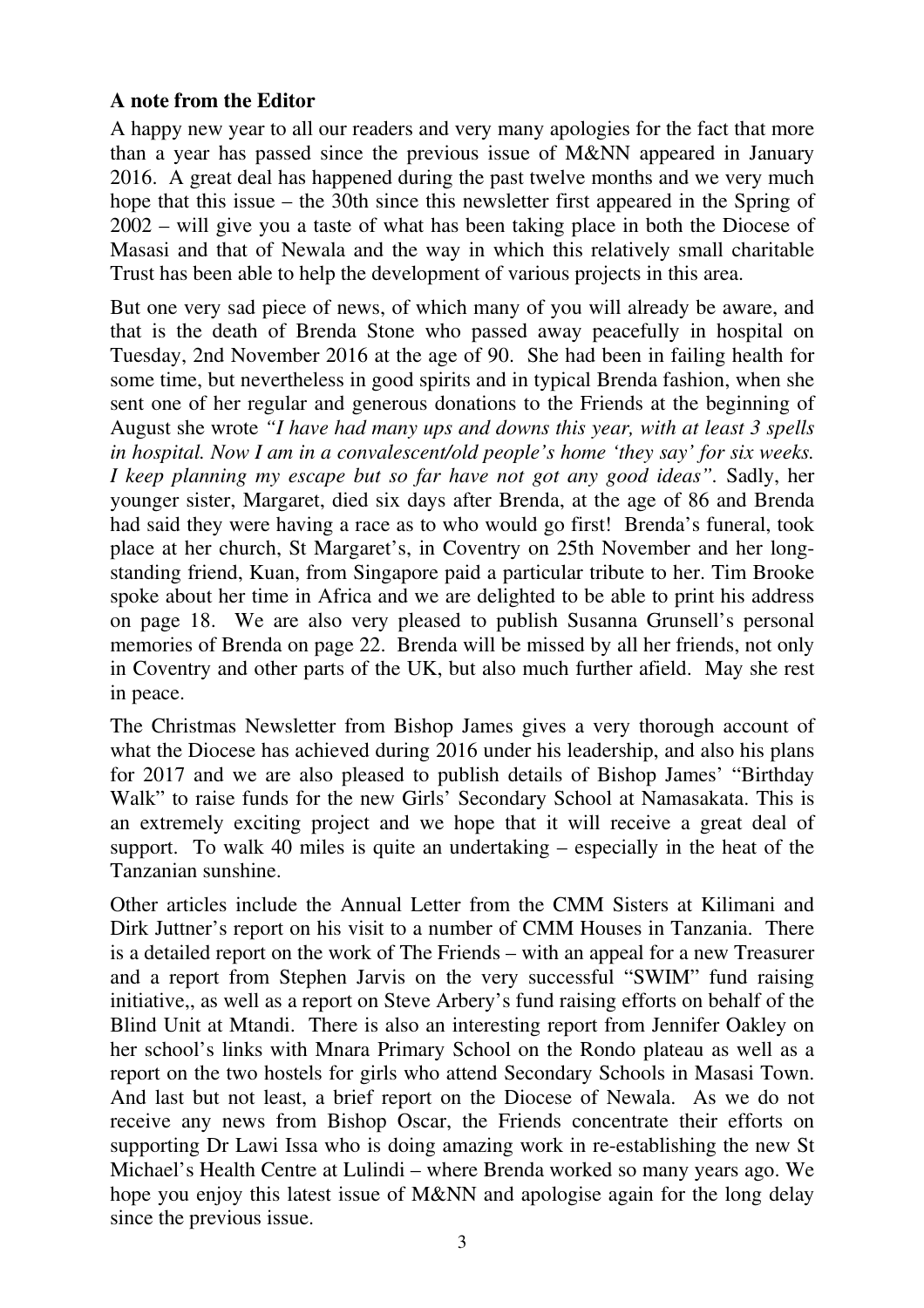#### **DIOCESE OF MASASI : CHRISTMAS NEWSLETTER 2016 from +James Almasi**

*My dear friends, brothers and sisters in Christ,*

Christmas greetings and our warmest wishes for joy and happiness that lasts through the coming year. In this season of Advent, as we prepare to celebrate the birth of Jesus, I write to offer you our deepest thanks for your love for us and to express ours for you. We do celebrate this great love seen in the birth of Jesus in Bethlehem and ours to share with you this Christmas 2016.

Looking back over 2016 : it is good to look back over the past year and celebrate the goodness and faithfulness of Almighty God to us. Many of you have prayed and encouraged us in different ways. We do give God the thanks for your fellowship and partnership; for some of you we have been able to offer you our Masasi hospitalities and welcomes. Our hearts are full of thanksgiving to God for the partnership and fellowship between all priests and deacons across our Diocese and together with all Christians, we rejoice in the peace and the unity in all that has happened this year. All our clergies have worked so hard and so faithfully in their ministry. We do thank God for his grace and blessings so clearly seen in the parishes.

Ordination : We have ordained seven priests and three deacons in 2016. For this we have been pushed to create new six parishes and create two new deaneries. We thank God that evangelism work is growing fast. God is blessing us in this work in all the parishes and outstations.

4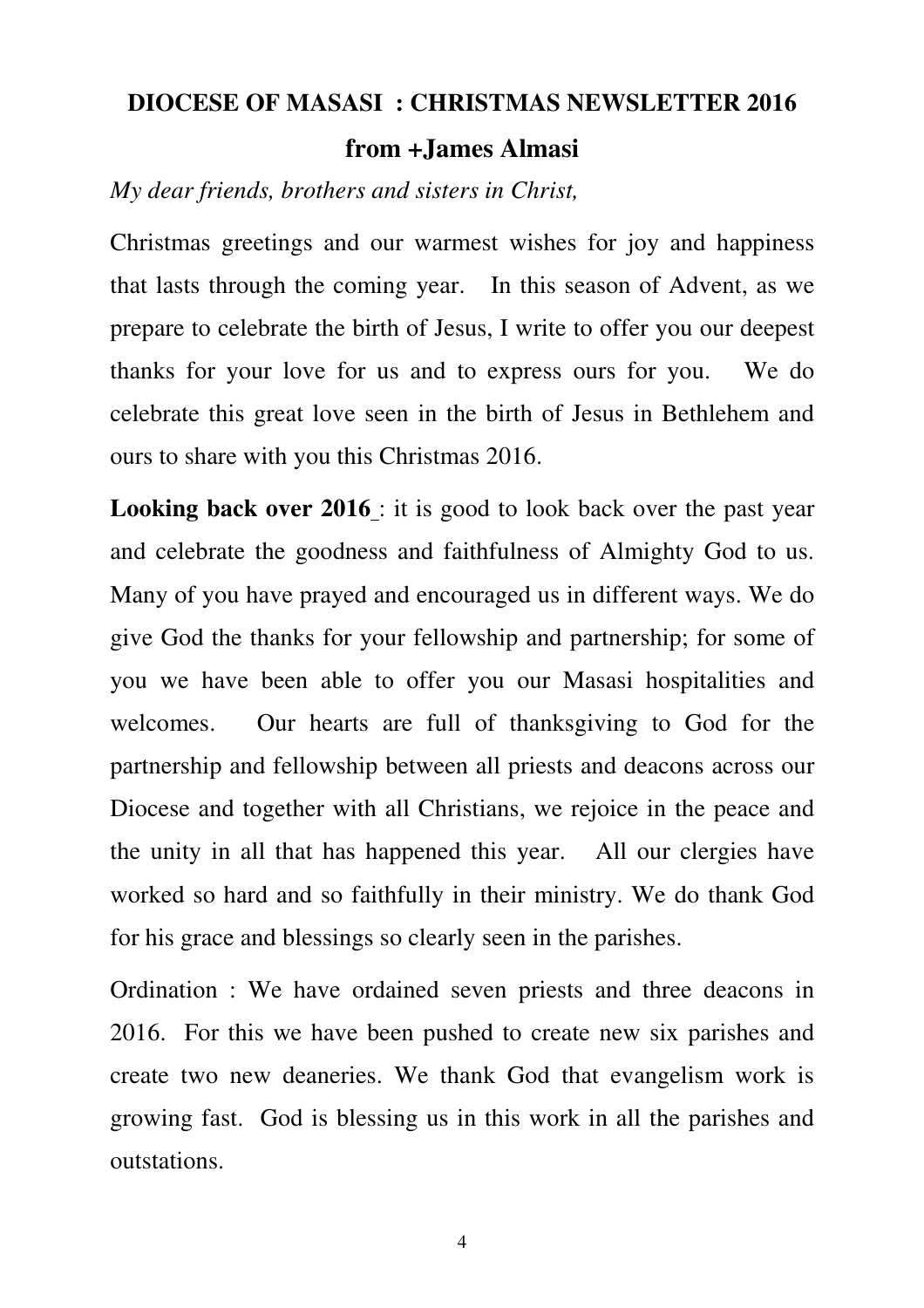Parish visitations : I have gone to many parishes, even more than last year. We have seen many confirmations totalling about nine hundred and forty seven candidates. Together with some Canons and the Evangelism Team we have spent, sometimes up to five days in a Parish to teach and encourage, to minister and to bless the congregations there. We enjoyed some very rewarding seminars in Liwale and in Kilwa Masoko – both of these churches are very small and are faithfully witnessing to the love of Jesus in very dominant Muslim communities: "difficult environments" as one church secretary described his community.

Across the Diocese, there are also some excellent building projects. We have tried to start new buildings, especially churches and some parish offices. The lack of rain this year that has meant bad harvests and this has reduced the incomes leading to reduced money available for the offerings, Christians have been giving sacrificially for their parishes.

The PWDF (Primates World Development Fund) Projects in Tunduru have seen many great developments in 2016 where seventy two villages are experiencing transformation through increased and readily available educational opportunities in agriculture, nutrition and HIV/AIDS.

We celebrated the 90th Anniversary of the foundation of our great Cathedral on 28th of August. It was a marvellous occasion with thousands of people worshipping with us for the service outside the Cathedral, including guests from our link Dioceses of Hereford, UK and Montreal, Canada. We so enjoyed the visits of Bishop Richard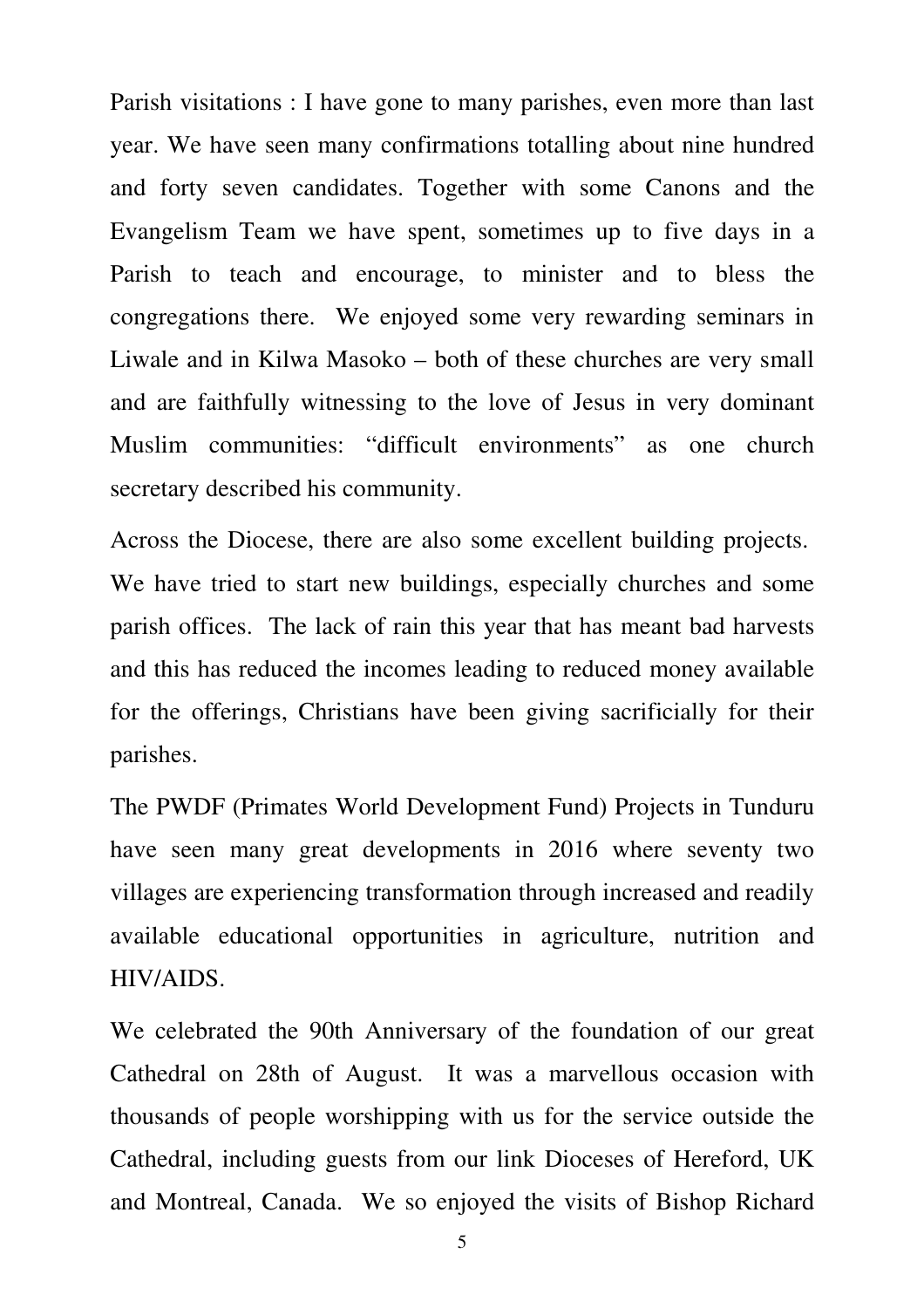and Kay Frith (Hereford) and Archdeacon Bill Gray (Montreal). We also enjoyed the company of many people from the Government, from other churches and faiths, from other parts of Tanzania and from many places in Masasi Diocese. We do thank God that with all God's glory everything planned went well and we thank God for all that happened in this great celebration. In the week that followed the anniversary celebration our guests from Hereford and Montreal were able to experience much of our Diocese, to travel to many places, to be greeted by the Christians as they laid Foundation Stones for churches, opened parish offices, preached and encouraged us during the many other ceremonies in our Diocese of Masasi. The Partnership between Montreal and Hereford Dioceses has been further strengthened as we have been continuing to communicate with each other and of course when some the key persons visited us this year.

Friends of Masasi ; The Friends of Masasi have continued to assist us as a Diocese, especially in Rondo for the Chapel which always has been at the heart of the diocese. In all needs we have, they have played their part. We do thank God for the work on the Chapel, for the ongoing work on the roof and for the protection of the windows that the Trustees have enabled; for the Land Cruiser, for the SWIM Project, and for support of the Blind School in Mtandi. The Trustees hard work and their love for Masasi is longstanding and always very generous and together with the prayers and support of many in the UK through the Friends of Masasi you all mean very much to us all and to me as Bishop. I do thank you, our friends and supporters, and the Trustees themselves.

6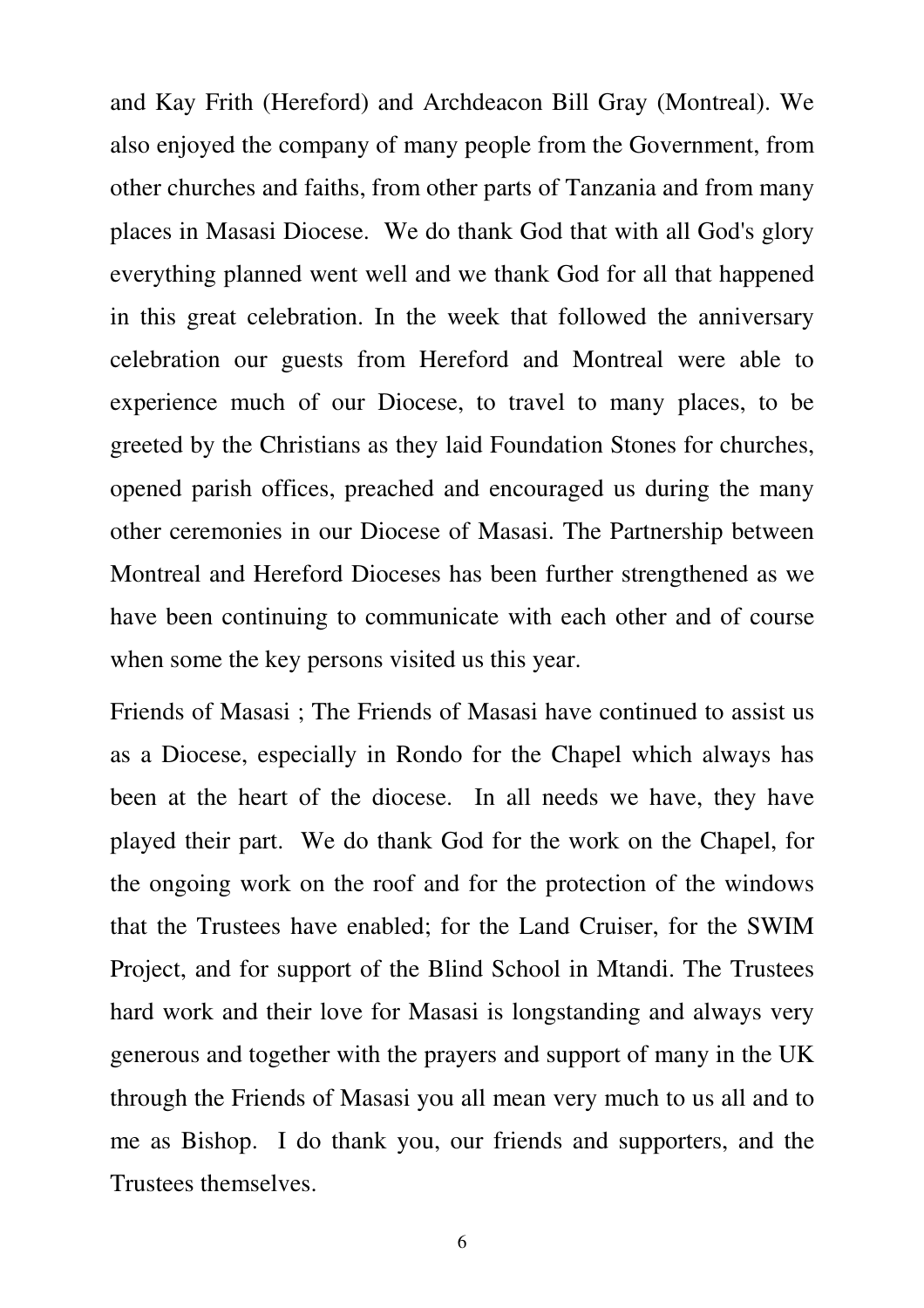New Land Cruiser : For the first time since we were born in 1926, Christians in the Diocese have been determined in their offerings and gave about £8000 which the Friends of Masasi match funded so that we have now bought within a short time a Toyota Land Cruiser for the Bishop's use in travelling throughout the Diocese and other journeys.

At St Cyprian's Junior Seminary in Rondo we have seen continued blessings in all aspects of our work. The Year 4 exam results have again placed us as  $2<sup>nd</sup>$  in the Southern Zone. We do thank God for the commitment and hard work of the students from Pre-form 1 to Year 4. The teaching staff have also served their students so well. I have been pleased to appoint Revd Phares Lihewe to be the Acting Rector and also Andrew Mchawa as the Second Master. This is good news for the academic staff at Rondo. However, we still need a Science teacher – someone who can teach to "A" level and if this was possible we could equip our boys in a better way for their education and perhaps become the 1<sup>st</sup> School in exam results. We do pray for a science teacher someone who can teach well and train others also. Perhaps you know someone who would come to Rondo for even one year?

January visit to England : I was invited to attend the newly-appointed Bishops' Conference and spent a week in Canterbury with Bishops from across the Anglican Communion. We were much blessed in this conference, learning and listening from each other as young bishops. While in the UK, I was able to meet with many people; including friends in Hereford Diocese, in Liverpool and in Michinhampton and I was very happy to see Bishop Michael and Punitha Westall – my former college principal.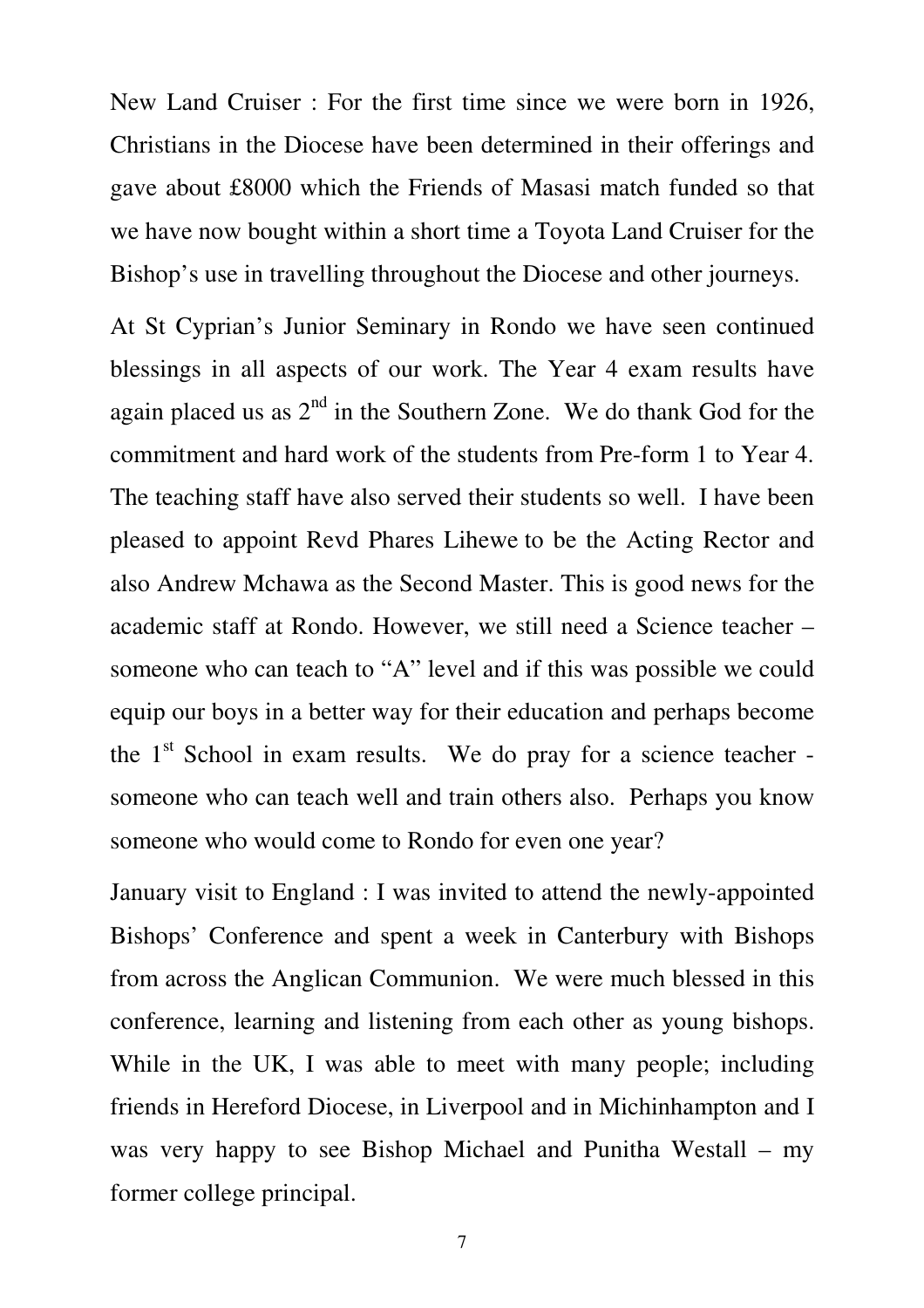Visits : We have continued receiving many friends this year from across Tanzania, from the UK and from Canada. All these visitors have blessed us and we do welcome you all again and again. The "Rooted in Jesus" conference in September enabled us to encourage, equip and train nearly eighty evangelists in their work in the parishes to, "Go and make disciples" and to establish small discipleship groups in the parishes.

**Strategic Plans for 2017** : the Management Team, Synod and I are working on a number of great projects across the Diocese together with developments to promote the ongoing pastoral care and worship in the parishes.

Bible School at Kwitonji : we are doing well in the development of our Bible School and already we have renovated the St Franciscan buildings by putting electrical wiring and through Hillary Buckingham, a RIJ facilitator, have money for putting in the water system. We are planning to open the School in February if we can get mattresses and other things needed – for example the cooking pots for the thirty Catechists who will begin their studies. We plan to give many catechists the opportunity to increase their Bible knowledge, to develop preaching and teaching skills and of course, to encourage them in their own devotional life. In so doing we shall inspire them in their leadership of the parishes and out-stations; this is a highly strategic task for the growth of the church and development of faith in Masasi Diocese. We thank God for this development and are excited at the great opportunities it will offer us in developing our ministries in the churches through the coming years.

8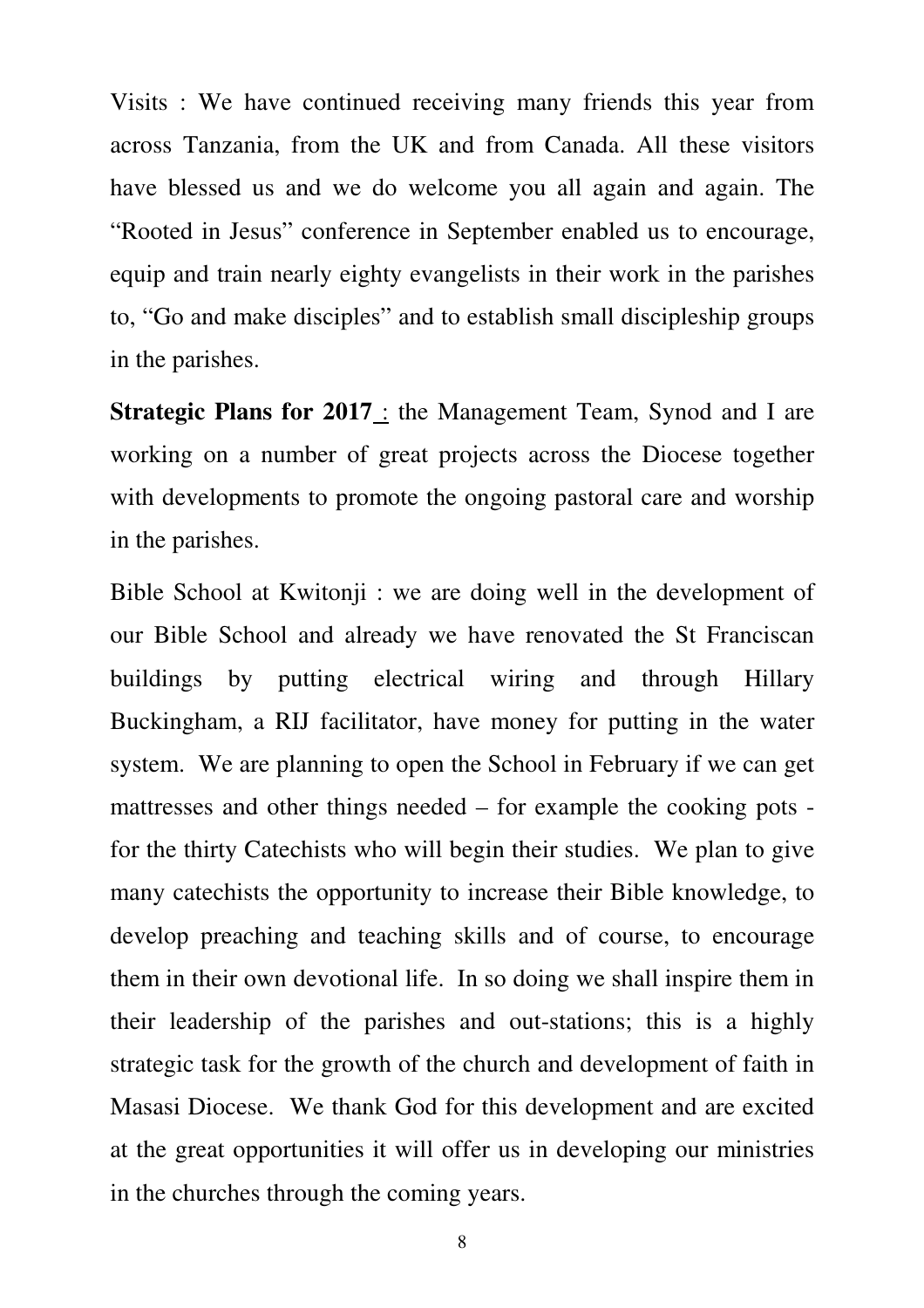St Catherine's Girls' Secondary School, Namasakata : our dream of a Girls' Secondary School in our Diocese is strong. To raise funds and focus prayer I am doing a Birthday Walk, starting on 14th June, for St Catherine's; this will be a walk of about sixty kilometers from my family home in Sindano to Mtandi, where the walk with end with a Eucharist. Many of the young people will be walking with me, together with clergies and Christians from the parishes; maybe for one day or more as I walk through their parishes. Please come forward to pray and to sponsor me (detailed information next year) as I am determined to walk for this great project.

Pastoral visits in 2016 will include seminars for parishioners. Seminars which will be led in the deaneries and the focusing will be how the Diocese should change its attitude from being dependent on donors and others to being independent.

Evangelism to Kilwa Kivinje : we are planning for some seminars here and also for evangelism in this Islamic area at Kilwa Kivinje. We would like to assist this small group of Christians to build their church, as they now worship under a tree on land they do own but as yet have no building. Our efforts will be to have a camp in this Islamic area where our Christianity is struggling as they do not have even a shelter for worshipping.

Rooted in Jesus Junior : we will insist on the ministry for children as we begin a new department which Mama Catherine Ligunda, who has just finished her Diploma Course in Carlisle College in Kenya, will lead.

9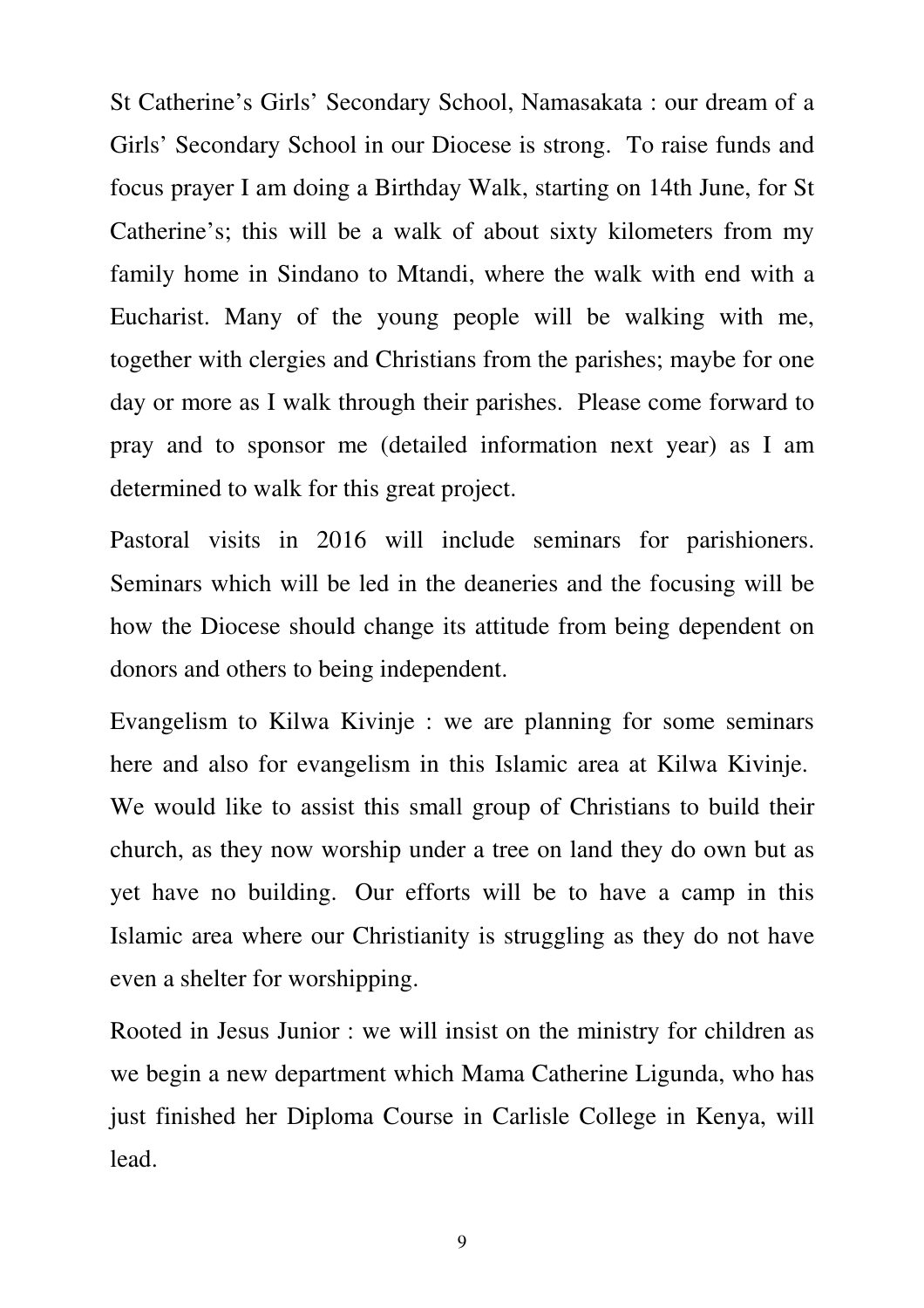Courses for the students who are at various colleges : three young men are at St Mark's College for a Diploma Course (sponsored by Hereford Diocese); two young men are at the Institute of Rural Development and Planning in Dodoma (sponsored by African Palms UK) and one young man is at the Clinical Officers Training College in Mtwara (sponsored by Minchinhampton Parish, UK}. We do thank our sponsors very much for your love for us Masasi people.

Our Dispensary has now been designated as a Health Centre by the Government – good news! The development of the Health Centre in Mtandi is a great blessing. The buildings are finished, the doctor's house in completed but we have no doctor. We are still looking for a doctor for this new Health Centre. Anyone who would like to volunteer is welcomed. Perhaps you know someone who would like to come to Masasi for even a few months or longer and work with us and to lead the training of others. A genuine Masasi 'welcome' awaits our new doctor!

Your prayer for all these. Please join us in giving thanks to Almighty God for 2016 and all that has been achieved; we commit 2017 into his hands for his people here and for his glory.

Mama Askofu Veronica, my family and I greet you this Christmas time. We do pray God blesses you in the New Year 2017.

*Yours, in Christ Jesus +James* 

#### Rt Revd Dr James Almasi, Bishop of Masasi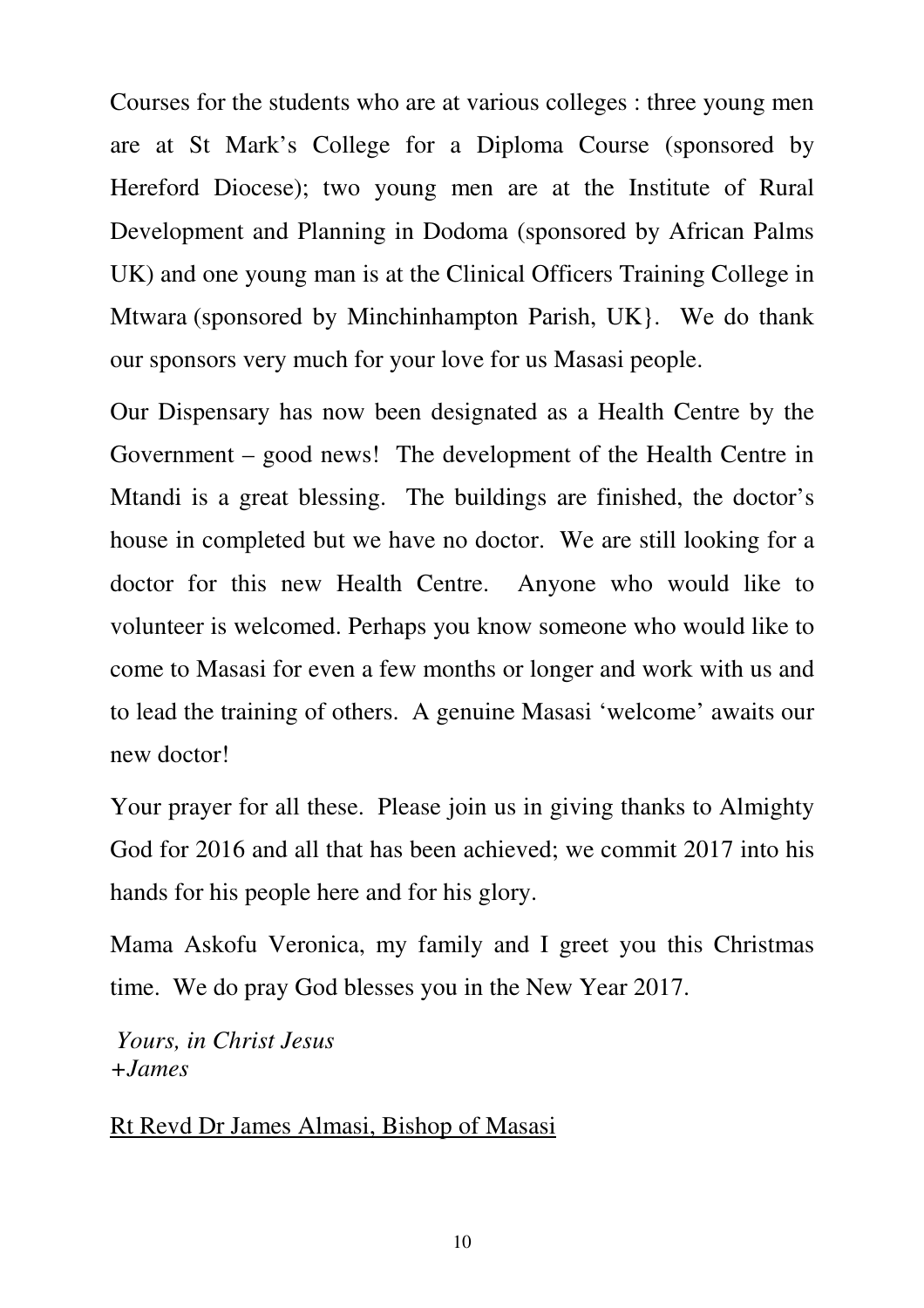# **Bishop James' Birthday Walk**

Yes, dear Friends of Masasi, I am now preparing myself for a Birthday Walk! I shall be walking from Sindano to Mtandi - from my family home where my parents still live to my present home in the Bishop's House. In June, on the day of my birthday, I shall be walking from my home in Sindano. It was here where my father was the church catechist for many years and my mother was my Sunday School teacher. With my fellow walkers, we will finish the walk with a celebration Eucharist in the Cathedral so launching the project to build Namasakata Girl's Secondary School.

This is all for a very special reason. First let me give you the details:

- *Date of my walk?* Wednesday, 14th June 2017
- *Distance?* 40 miles
- *When will we be walking?* We shall start the walk at 05.00 hours and we plan to arrive at the Cathedral for 15.00 hours.
- *Parishes we shall walk through?* Four Newala Diocese parishes then through Mumbaka, Wapiwapi, Mkomaindo and finishing in Mtandi itself.
- *Who is walking with me?* Many of the young people in the Diocese and some priests.
- *Why am I walking?* Let me explain to you much more about our exciting 10 year project …

My Bishop's Birthday Walk is to raise the profile of our project to build a Secondary School for Girls. We are walking to publicise and inform as many people about the project as possible, to encourage the Christians in prayer and to mobilize, not only their prayers, but also their giving; also we hope to gain sponsorship and gifts from our people for the building of this school.

We do give God thanks for the vision of +Trevor Huddleston in the foundation of St Cyprian's Junior Seminary at Rondo, for the recent restoration and developments in the Chapel and in the building of Years 5 and 6 classrooms. Our hopes and dreams to build a Girls' Secondary School at Namasakata are now centred on a Ten Year Project.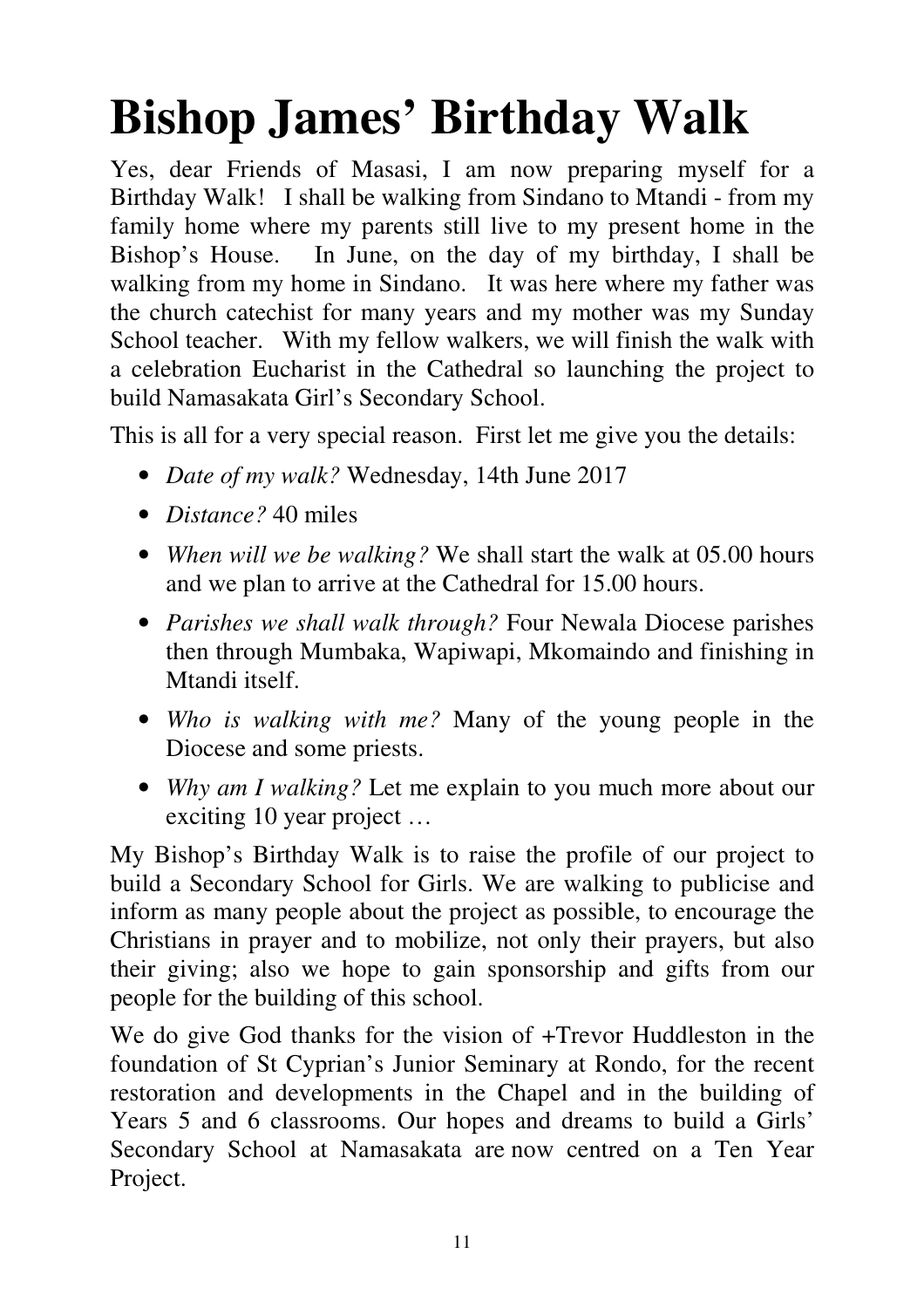By January 2026, on the 100th anniversary of the founding of our Diocese of Masasi, we hope to see the completion of the buildings and the first students enrolled in this new school. It is our shared belief that this Girls' School is very important for us in the Diocese of Masasi. Let me give you some background information about this project and why it is important to us here in Masasi.

Mwalimu Julius Kambarage Nyrere, the Father of our Nation and first President, often spoke of education and development saying, "Development through education". How right he was! Now, some 56 years later, the Diocese is committed to harnessing the vision and the opportunity to provide for the girls of our Southern Zone in Tanzania.

We are seeking to build and develop a school for girls at Namasakata. This is itself an historic site for here was a well-known and successful Theological College serving the Diocese in the last century, a College with its own great famous history with many wise and good priests trained and with many years of faithful service.

We do have a long and good experience as a provider of quality education for boys. At Rondo, there is the Junior Seminary which achieves a very high standard of education. Rondo is currently the second ranked school in the Southern Zone on results. So we have the expertise in Masasi Diocese for the building, the development and the provision of teaching to a high standard to remedy the current situation in the provision for girls in the Diocese of Masasi and further afield.

This new school will provide high quality teaching and learning; education of a high quality across the curriculum will be available to girls of all faiths and those with none. The accommodation provided will provide a safe place and a loving environment for girls, for their study, for quality living recreation; a place of security to live, to learn, to grow and to thrive. It will be a school where potential and gifts can be harnessed and encouraged, released and expressed; a place where faith is developed, matured and expressed in the life and witness of the community within which it is situated. The vision is strong, the purposes are proven, the potential is very exciting and the Diocese is committed to this project: Namasakata Girls' Secondary School.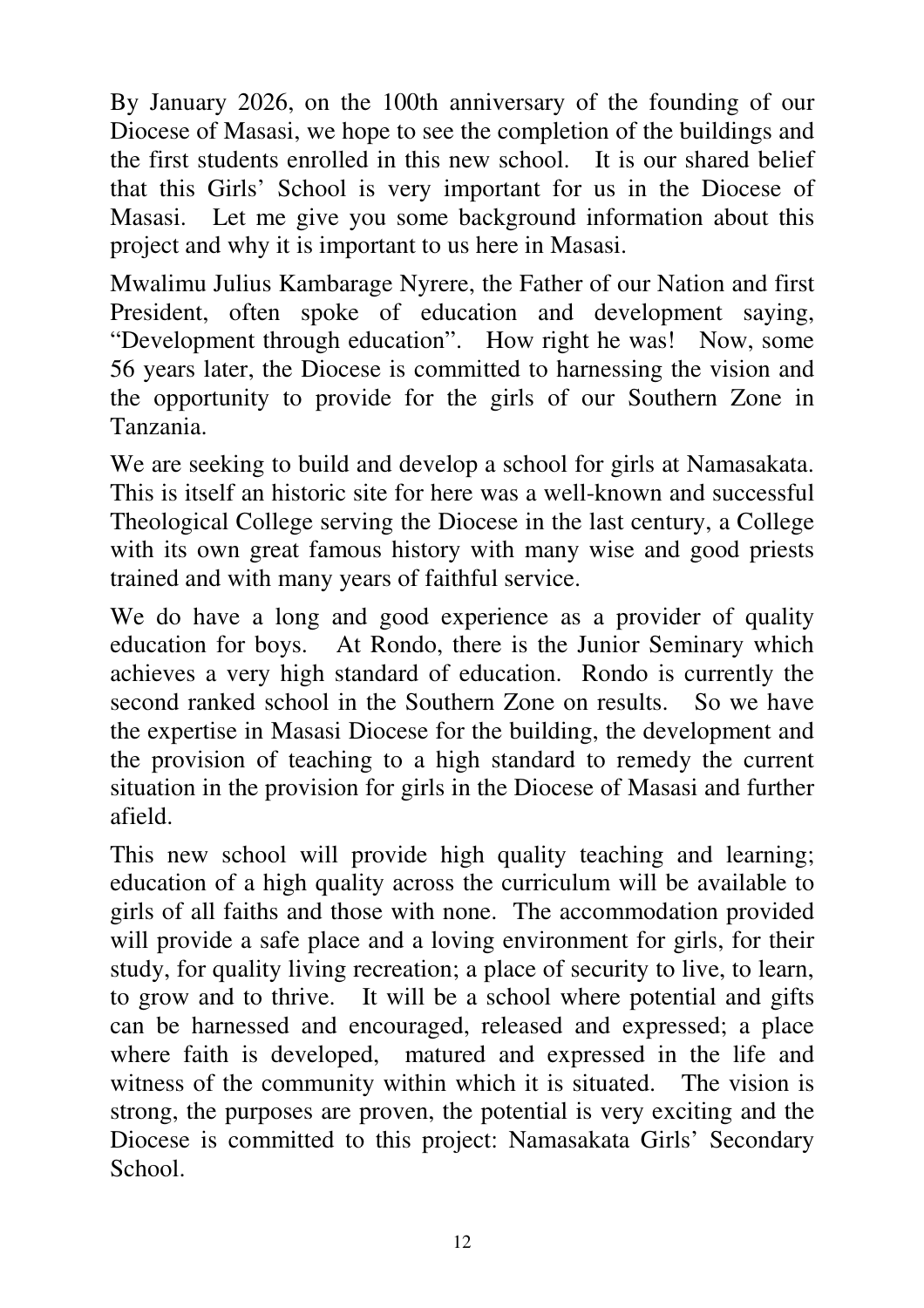The ruling party under our President, Rais Dr John Pombe Magafuli, has an aspiration to provide free and safe secondary education for girls but the cost to the Government is truly enormous – too great for Tanzania just now, so parents have to pay fees for education after primary school. Out of an often small budget - a harvest dependant budget - there is often not money available in a family budget for the education of girls.

In these days of the development of attitudes and opportunities, in the current changes in culture, the development of Namasakata Girls' Secondary School is a key opportunity. Indeed we would suggest this school is a necessity for the girls of the Southern Zone so that they can achieve their full potential and fulfill their God-given destiny. It follows too that educated mothers will in turn provide better homes and better upbringing for their children, which will in turn impact on the development of the nation, potentially of Africa too. Tanzania is committed to improving educational opportunities for girls and we wish to play our part in this national programme.

Historically, in Masasi as in most African countries, the education of girls was not seen as a priority; it was not as important as it was for boys. Boys were to be prepared for their key roles in the home, in life and in the community. Men had the role as head of the family, as the provider and protector. It was through the male line that the family was known; the man was the link with the past and the ancestors. It was the task of the woman to bear children, to manage the home, to provide and care for the man; she was to provide the heir, the children, the food and clothing, to attend to the nurture and education of the children and as well as this, to ensure the children provided financial security for the ageing parents.

In recent years attitudes to women, to their education and their career opportunities have changed; women's own aspirations have changed. Women, as in the West, are now active in politics, in business, in commerce and in industry. In all walks of life, women are discovering their own significant contributions to their villages, their local communities and to the nation. There are a number of reasons for this: the international political pressures on governments, including our own present government – led by the United Nations and the African Leader's Forum, the rapidly increasing and developing educational and economic opportunities open to women,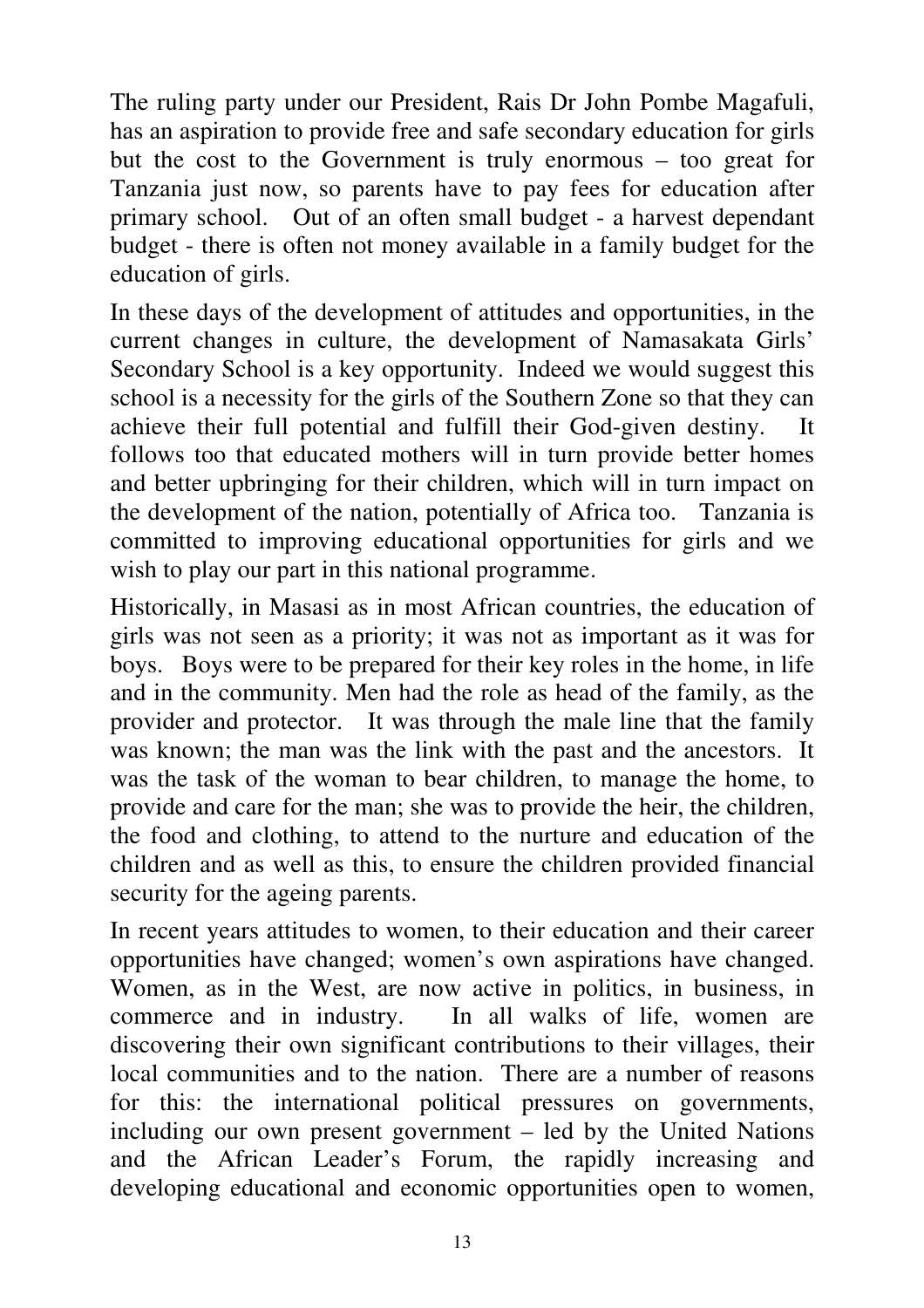the impact of the internet, the expanding social media and communication together with the impact of rapid globalisation.

This is good, very good, but still we are lacking the diversity and opportunities for girls' education. This is the same across much of the nation but especially in our Southern Region. Our women are leading the way in many places as they have responded to a stirring in their hearts and minds for a fulfillment and destiny in their lives; this is often led by the younger generation – both male and female. Many women across Africa have now achieved high office in politics and law, in local government, in education and the health service, in industry and commerce, in the arts and cultural life of their nations and recently in world affairs. Tanzania is one of these countries.

 It is in the field of education that these aspirations and hopes for women must be serviced and encouraged. Girls are increasingly seeking and wanting to walk into their destiny, to achieve something in their lives, to fulfill their God-given aspirations and to find joy in their lives in different ways to that of their parents and grandparents. It is the hope of many parents that is increasingly driving the change in the nation. The providers of education must respond to this move, this desire for change - we hear the challenge!

In the Southern Zone, there is not sufficient opportunity for girls to receive the quality of teaching and learning that is required for them to fulfill the potential they have for themselves, for the potential they hold for the nation and indeed for the global community. Even when admitted to a secondary school, the girls face serious problems in their desire for education. There is a severe lack of safe and secure accommodation, many girls report sexual harassment and sexual abuse from teachers and from the families where they lodge for their schooling, there is a poverty of equality of opportunity and they face a lack in personal and emotional support during their studies.

In Masasi, women's development has been slower to have an impact than in much of the rest of Tanzania as it has not been so well connected with the Central and Northern Zones for reasons of transport, communication, rurality and economics. However, the Southern Zone is "catching up". In the rural areas of Masasi, in the scattered villages, many parents have considered the education of girls not to be a priority. Ours is an agricultural based economy and as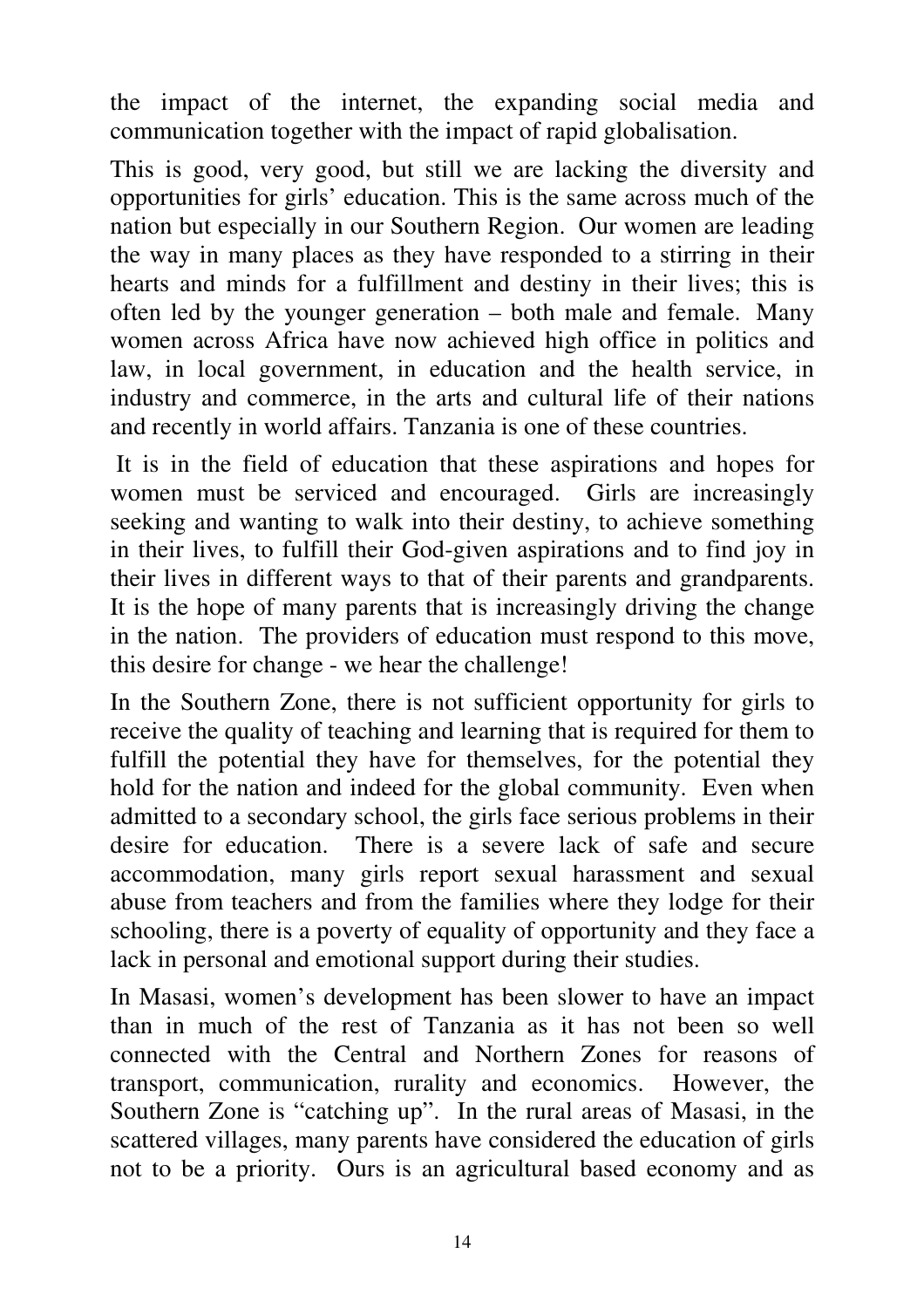such there is often a pressure on family budgets unless the harvest is very good.

So: boys are educated first and the girls relegated to second place. Many of the educational opportunities and facilities are focussed on boys. Historically, we have been guilty of this too in the provision of a boys' secondary school (Rondo Junior Seminary) and we have not cared for our girls.

This must change. Indeed we are starting now to make the necessary changes. We in Masasi Diocese seek to be history makers, to be game changers, to see girls educated in the freedom, in the safety and in the joys and pleasures of childhood and adolescence which they are entitled to receive. We are excited by the vision.

So: I write to ask for your prayers. Prayers for our walk, for the project to be received well by the people of the Southern Zone and by the Christians and others in our Diocese; prayers for God's great blessing upon this 10 year project; prayers for the finances to be given, for the personnel to see to the construction and the planning of the school; then for the appointment of the teachers and administrators.

We are engaging in action and in prayer; it is through this walk that I will publicise widely and strongly the vision for girls' education across the area. Then the work begins to raise the money, to survey the land and examine the buildings that remain, then to build …… this dream will be fulfilled in our time!

Already, sponsor money is being given. I have already received numerous sponsor gifts of  $50,000/$ = from people here (£17.00). If you do wish to sponsor me, please send anything you can spare to The Friends of Masasi and Newala who are receiving any financial gifts you are able to give. Thank you.

Thank you for reading this much, for your interest, for your prayers and if you chose for your sponsorship. Thank you also to our great partnership with you and the Trustees of The Friends. God bless you.

Your friend and Bishop,

+James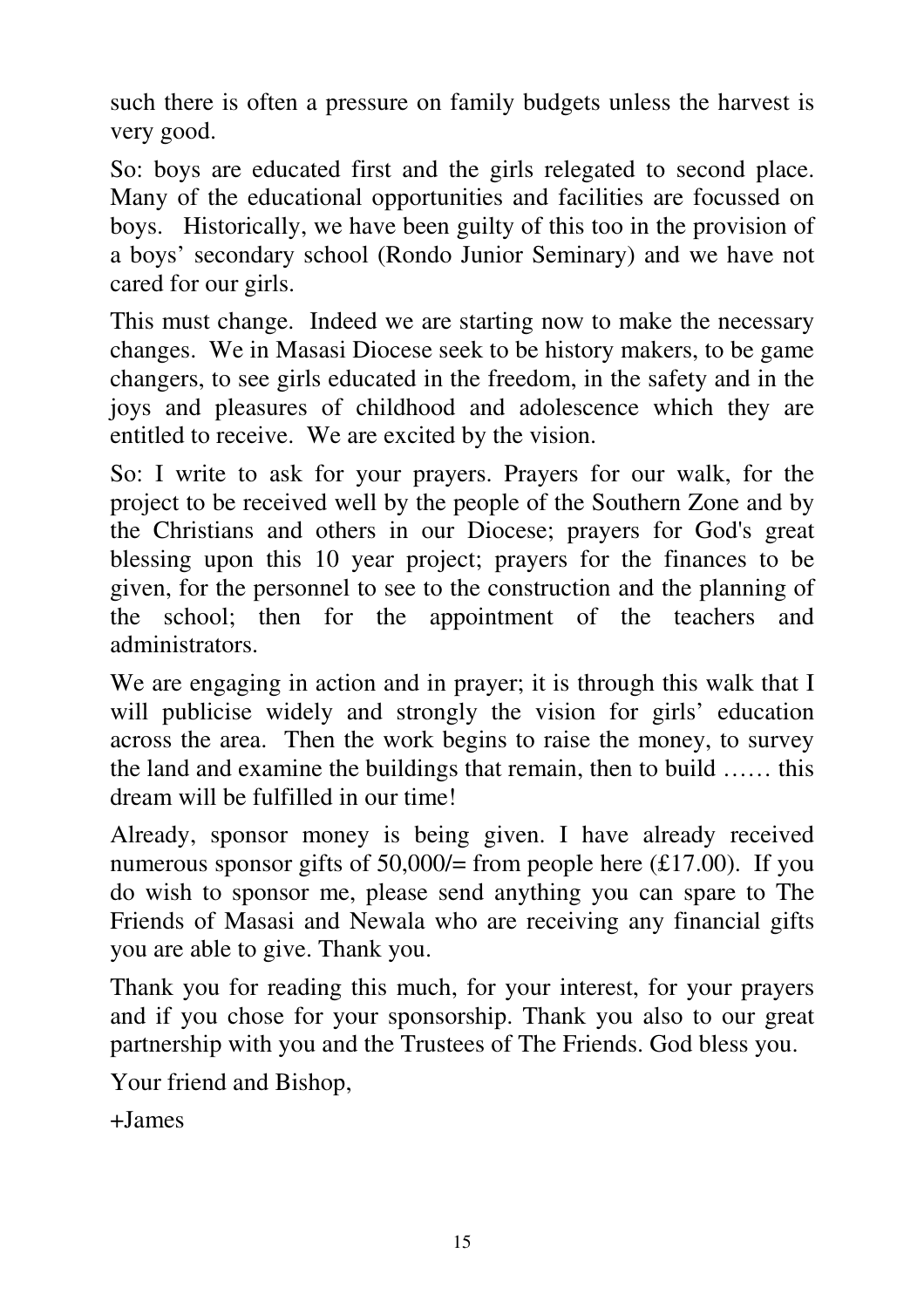**What an exciting project this is! We are tremendously impressed by what Bishop James has written and only wish we could be at the Cathedral on the afternoon of Wednesday, 14th June 2017. We can almost see the procession as it winds its way up to the Cathedral – there will be singing and dancing and music as it progresses along the dusty road and there will be some very weary people, but what a joyous occasion it will be and how we would love to be in that procession!** 

**The Trustees of the Friends are fully supportive of all Bishop James' plans for the Girls' School at Namasakata and are more than happy to receive donations via our bank account. Donations can be made in a number of different ways :** 

- **By cheque, made payable to the Friends of Masasi and Newala (Birthday Walk) and sent to Gill Hucker, 6 Erme Park, Ermington, Ivybridge PL21 9LY. If you are a UK tax payer, please complete the Gift Aid form on the last page of this newsletter, and enclose it with your cheque**
- **By BACS payment direct to our bank account with HSBC: Sort Code 40 36 22, Account No. 52840596. If you email us to let us know you have made a donation via this route, we will acknowledge your gift and, if applicable, we will also send you a Gift Aid Form to complete and return to us.**
- **Direct through our website friendsofmasasiandnewala.co.uk - via the Mydonate button. Debit or credit card donations made via this route are credited to our account each month and any Gift Aid that can be claimed is included. This is the simplest and easiest way for charities to receive donations and we are very grateful to BT for providing this free service for Charities.**

**We very much hope that similar sponsored walks, to support Bishop James' Birthday Walk, will take place in the UK. As many of our supporters are "senior citizens" we would not expect you to walk 40 miles – but how about walking 4 miles? Please be assured that whatever you do, your efforts will be very much appreciated.**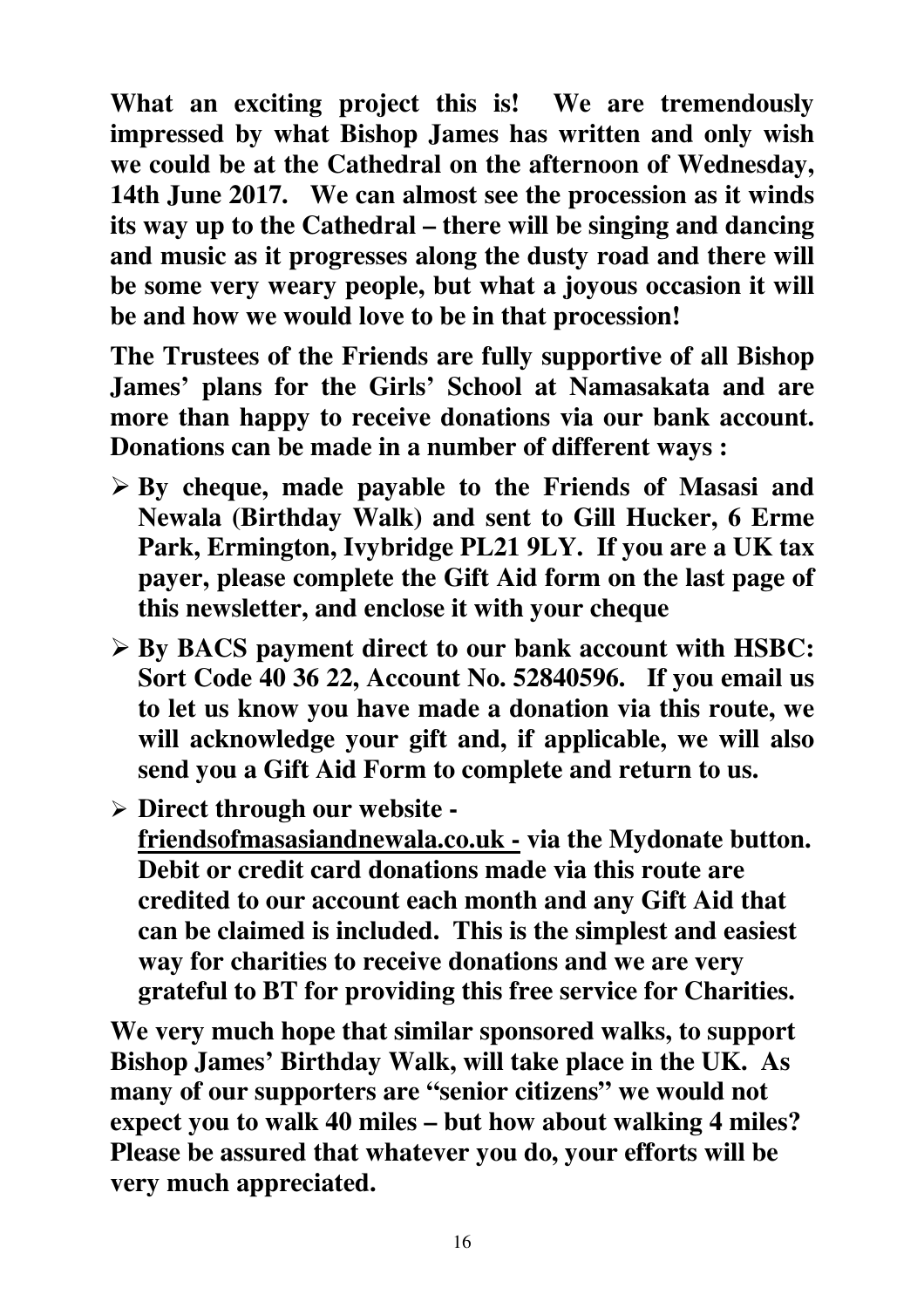#### **BRENDA IN AFRICA**

#### **Address by Tim Brooke at Brenda Stone's funeral - 25th November 2016**

I was in Tanzania with Brenda, though only for four and a half years. I now live here in Coventry and my wife Gill and I have been proud to count Brenda as one of our best friends. Like so many people, we shall miss her deeply.

There are marvellous African nuns in Tanzania and last month they sent us a gift of a beautiful candle they had made. Gill suggested: why don't we light it for Brenda? And that is what we will do now. [*The candle was then lit by Brenda's friend from Rwanda, Alphonsine*] It is inscribed with the words 'Fadhili za Bwana ni za milele', 'the Goodness of the Lord is for ever'.

In January this year the current doctor at Lulindi where she had worked as a nurse, Dr Lawi Issa, sent an email asking for a photo of Brenda. It was to be put up in the rebuilt Lulindi Health Centre. I immediately thought of the picture in the book 'Against All Odds' published here in Coventry in which there is a whole chapter about Brenda's life. That was duly sent with some others. Two photos of Brenda are now in fact hanging on the wall of the new 'Brenda Stone Maternal & Child Health Building'.

Dr Issa met Brenda here in Coventry not long ago. He told the staff at Lulindi three weeks ago about her death. The older ones, who had worked with Brenda, burst into tears.

But Brenda left Tanzania in 1976 and it is now 2016! It is a mark of the impact she made that she is still remembered there 40 years later, above all as Mama Lishe, Nutrition Mother, for her work going round villages in the remote Anglican Diocese of Masasi.

It was in Egypt that Brenda had been inspired - by army chaplains she met during her time in the ATS (Auxiliary Territorial Service) - to become a missionary nurse. After six years of training she set sail for what was then Tanganyika in 1954.

Sailing back to England in 1956 for her first leave she got caught up in the Suez crisis. Her ship had to turn back in the Red Sea and go round South Africa, a six-week trip. As usual Brenda saw it all in a positive light – it gave her the chance to see Capetown!

Like me, Brenda was a member of UMCA, the Universities' Mission to Central Africa, founded as a result of Dr Livingstone's journeys in Africa. We took more or less monastic vows – signing on the dotted line that we would not get married, that we would obey our Bishop (Trevor Huddleston) and that we would live a life of relative poverty. We were paid £30 a year + our keep.

Later Brenda probably saved Bishop Trevor's life. She came out of Lulindi hospital to greet him one day and opened his Landrover door, whereupon he started to fall out in a diabetic coma. She quickly shut him in again and ran for a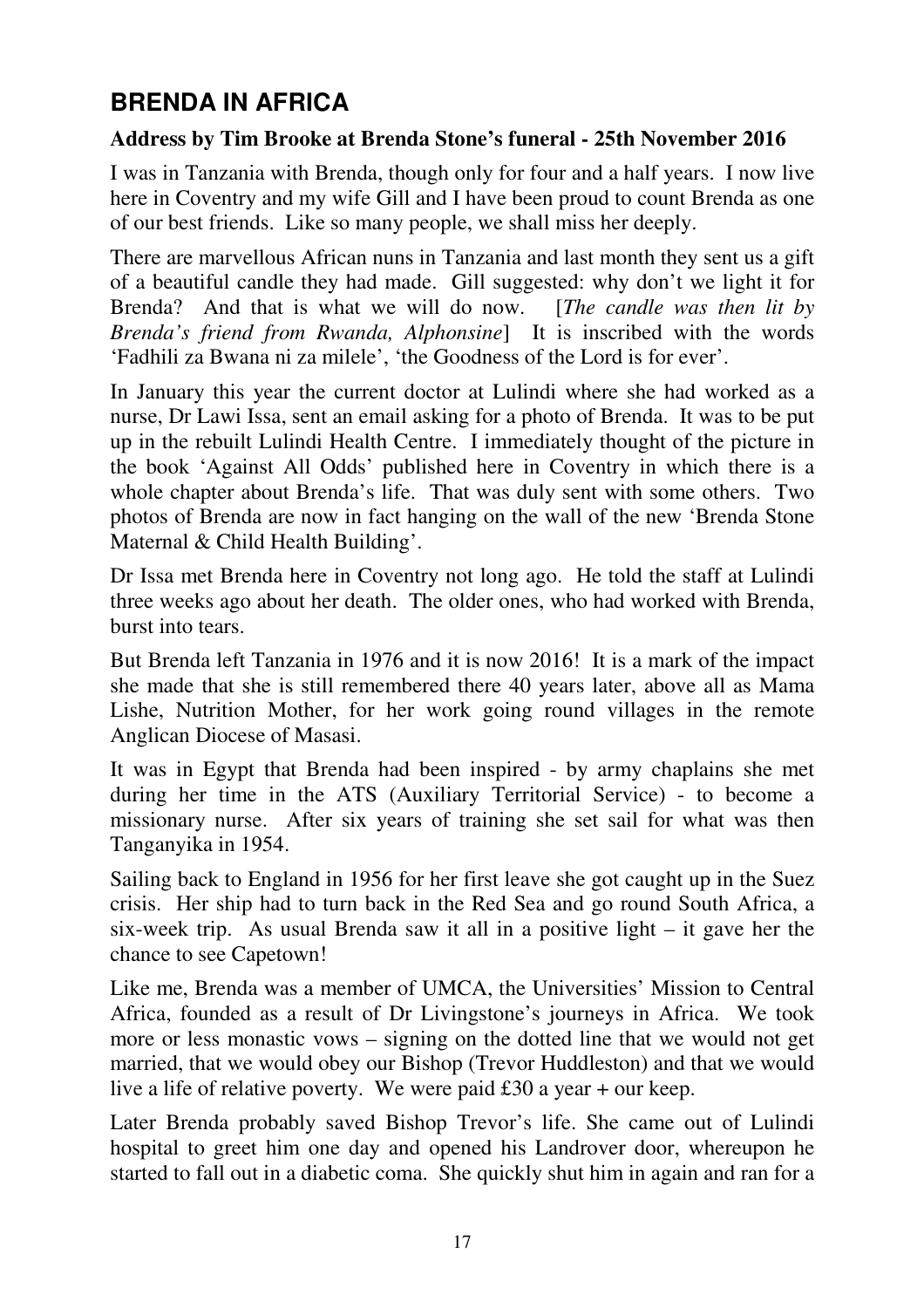stretcher. Only by shouting into his ear as loud as she could did she then get him reluctantly to swallow some warm milk.

She was always very amused how many members of the mission ended up leaving so that they could get married. The quiet, almost furtive, romances which went on are a major theme running through her 70-page African memoirs.

Brenda was enormously proud of what she saw as her two great personal achievements: the training up of local staff as Medical Assistants to take over from the Europeans (the country had achieved independence in 1961) and the dramatic improvement in the health of small children.

Many children had poor health. Little babies were OK but, as soon as they were weaned, at about one year old, they became prone to all sorts of infections. The answer was better nutrition. At first Brenda showed the mothers posters with what she called 'improving messages' but they didn't work.

Oxfam then gave Brenda a car so that she could go out to the villages not with posters but simply with a large cooking pan. She would arrive, light a small fire on the ground and cook maize porridge in the pan. The trick was then to throw in whatever protein there might be at hand - groundnuts, beans, milk, even dried fish – to demonstrate what healthy food was. This is what she did for her last five years in Africa. It saved lives!

At one point Brenda listed what she liked about being in Lulindi.

- The sun shines every day
- We have a lot of fun, and a little joke goes a lovely long way
- In a few years one can see an enormous improvement in the health of the children
- There is no telephone as yet, ah bliss!
- We have dancing in the Nurses Home
- It's exhilarating to be caught up in this exciting period of growth and development in a young country
- The work is so URGENT, there is no doubt we are needed.

Brenda was a cheerful, compassionate, practical, enormously positive person in spite of getting more and more frustrated recently at not being well. Since the beginning of the year she has been saying she was ready to go.

Her regular parting shot, with a twinkle in her eye, was a cheery 'Be sober, be vigilant!' That came from the night-time service of Compline which we used to say every evening in UMCA . The service begins 'The Lord Almighty grant us a quiet night and a perfect end'. Three weeks ago that prayer was literally granted for Brenda.

Archbishop Rowan Williams has said that Christian people should be holy people and that holy people means being joyful people.

With her unfailing cheerfulness Brenda was a truly joyful, holy person.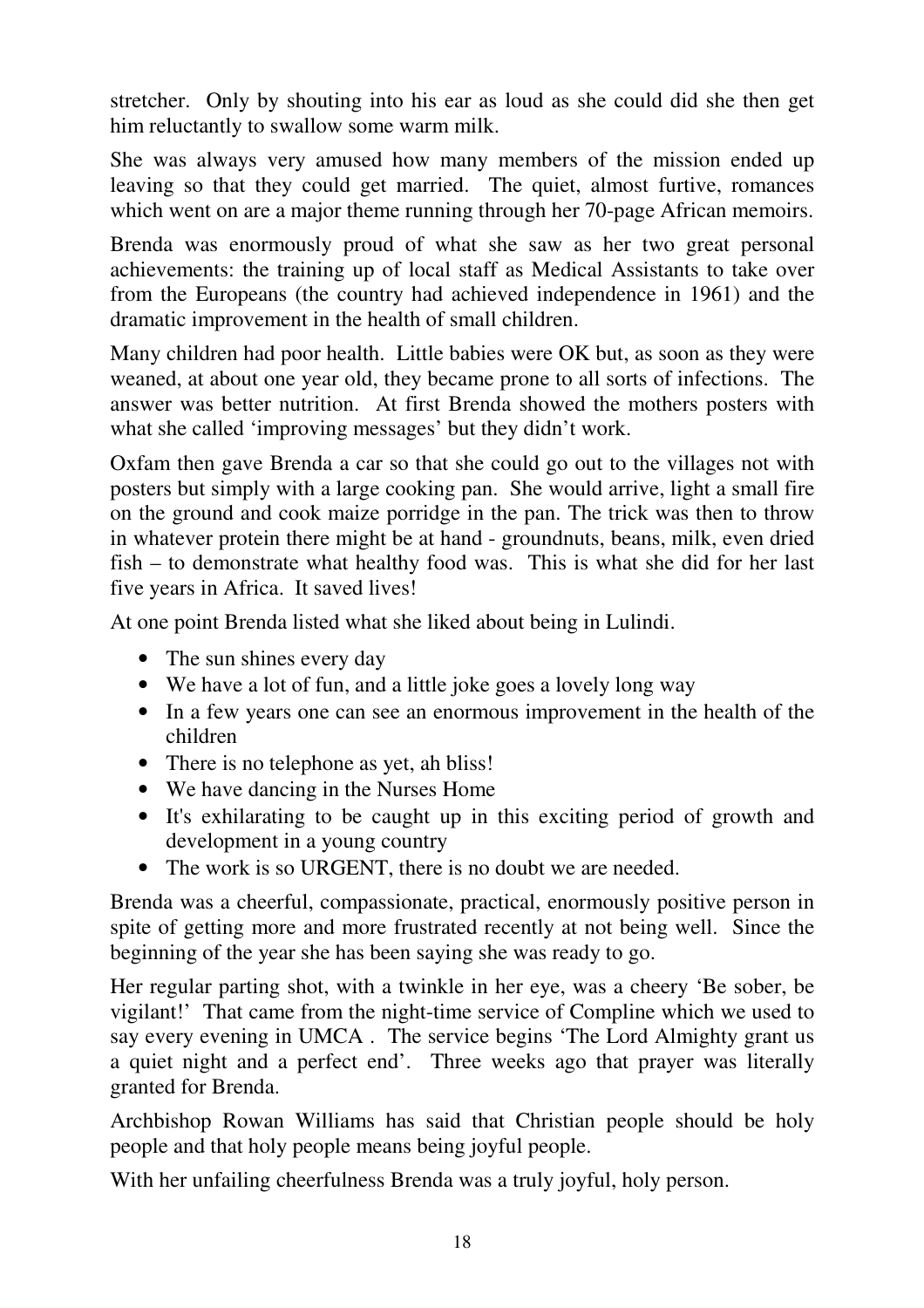#### **BRENDA IN HER OWN WORDS**

I thought it would take years for the idea of Family Planning to catch on, but (perhaps because I had been around for a long time and people knew me) the mothers were thrilled to hear of this new service and many were thankful to join immediately. At a preliminary meeting in a school, I nervously broached the subject, not at all sure how it would be received, and then said, "if anyone is interested??" whereupon the entire meeting rose to its feet and came towards me! "Me first!"

…………

We decided to cook UJI, the same sort of maize gruel which all the children were given at home, and then improve it by adding protein foods. We did it their way, which involved begging a bit of burning wood from a nearby house, starting a fire, fetching some water, and cooking a huge pan of the gruel, and then adding whatever Protein food could be obtained, sometimes milk, eggs, pounded up ground nuts or cooked beans, sometimes even dried fish. (I did sometimes put in an egg, but this was not a good idea as everyone knew eggs make your hair fall out!!)

'It took a long time. By the time we got out the mugs and handed it out to all the children it was often about 11 o'clock and the sun getting high in the sky, but they scoffed it all and some-one usually licked the cooking pot (sufuria) clean. Sometimes I had a mugful myself, it was good. I loved to see this part of the clinic, it reminded me of my Dad, saying when we were children, "I love to see my kids eat". So I insisted on doing the whole thing every time even though sometimes the fire wouldn't go, and it was hard to resist the normal nurse's urge to GET ON with the more usual activities.'

(*From Brenda's African Memoirs*)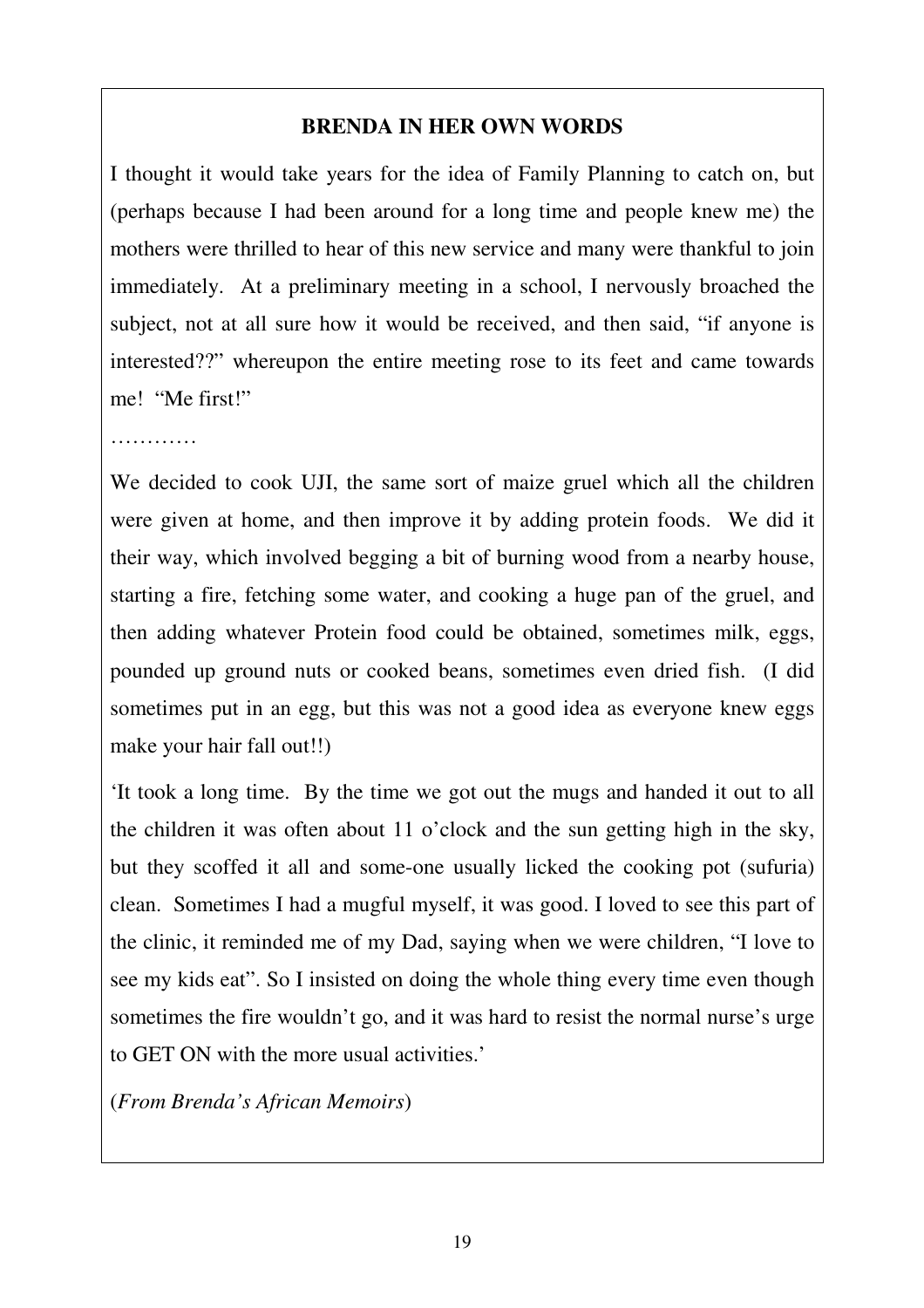*On her return to Coventry she continued nursing till she retired at 60. Her time in Africa led to much other activity too – a weekly stint in the Fairtrade shop, raising money for the Blind School founded by Bishop Trevor in Masasi – not to mention collecting thousands of pounds for Christian Aid. She made friends with refugees and worked with Churches Together with Refugees in Coventry. She also ran the Monday morning Toddler Group at her church.* 

In 2012, Brenda became a local celebrity as the series 'Call the *Midwife' was broadcast on BBC TV. She was one of the last surviving midwives who had done their training with the Sisters of the Community of St John the Divine in Poplar. The community eventually moved to Birmingham. They had a special service in Birmingham Cathedral at which Brenda met Jennifer Worth when she was in the process of writing her book. She asked Brenda for anecdotes about her time in Poplar, some of which, like this one below, were incorporated into both the book and the series.* 

> Most births took place in people's houses. The midwives insisted on having as much heat and light in the bedroom as possible. On one occasion, to Brenda's amazement, she saw a tortoise crawling across the floor. It had been hibernating in a box under the bed and thought that spring had arrived!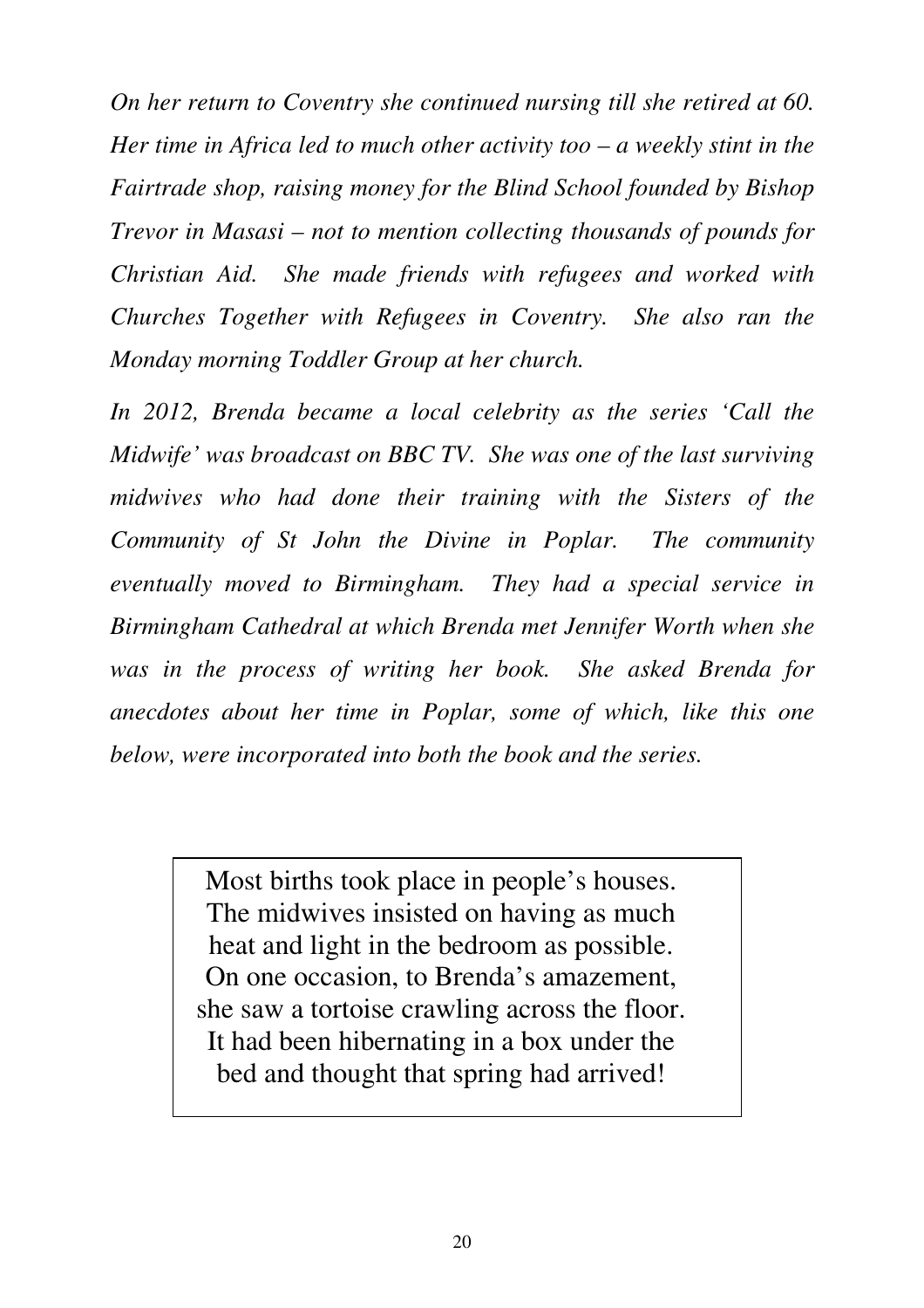#### **Personal memories of Brenda – from Susanna Grunsell**

In 1967 Bishop Trevor answered my offer of help, as a hospital-trained nursery nurse, in his Diocese. He gave me the opportunity to spend 18 months working as a "companion" to Brenda at Lulindi. When told I was travelling by bus from Kampala, she is reputed to have said "I think I might get on with this girl".

We have been very good friends since then. Once left on our own in Lulindi and the other European and trained staff had gone to Masasi, we realized we urgently needed staff to run the hospital – not only the three wards, but also the TB and Leprosy long term wards and the Out Patients.

I remember vividly spending many evenings with Brenda, working out a curriculum, timetable and "lectures". This would be a basic nursing course which we would deliver to the young people as they were recruited. They came, both sexes, from the local Secondary Schools and we interviewed them to select the best. We had a young Tanzanian Rural Medical Aid. William Chikumba – equivalent to a fourth year medical student, who gave the lectures on the main diseases we treated in the hospital. Brenda was supposed to be just the administrator, as I remember, but as ever in her life, she turned her hand to tutor, senior nurse and health educator, as well as staffing emergency ops – we only had funds to run the electricity generator for about six months in total of my time there.

Brenda was such a wonderful companion to me – coping with my youth and inexperience. Her great sense of humour got us through many dark times of the extreme malnutrition we encountered and tragedy of life decisions made by the local people. A young child's life or returning to their homes to plant crops for the next year, taking the child home to die.

My short time there was certainly God given, for which I have been eternally grateful.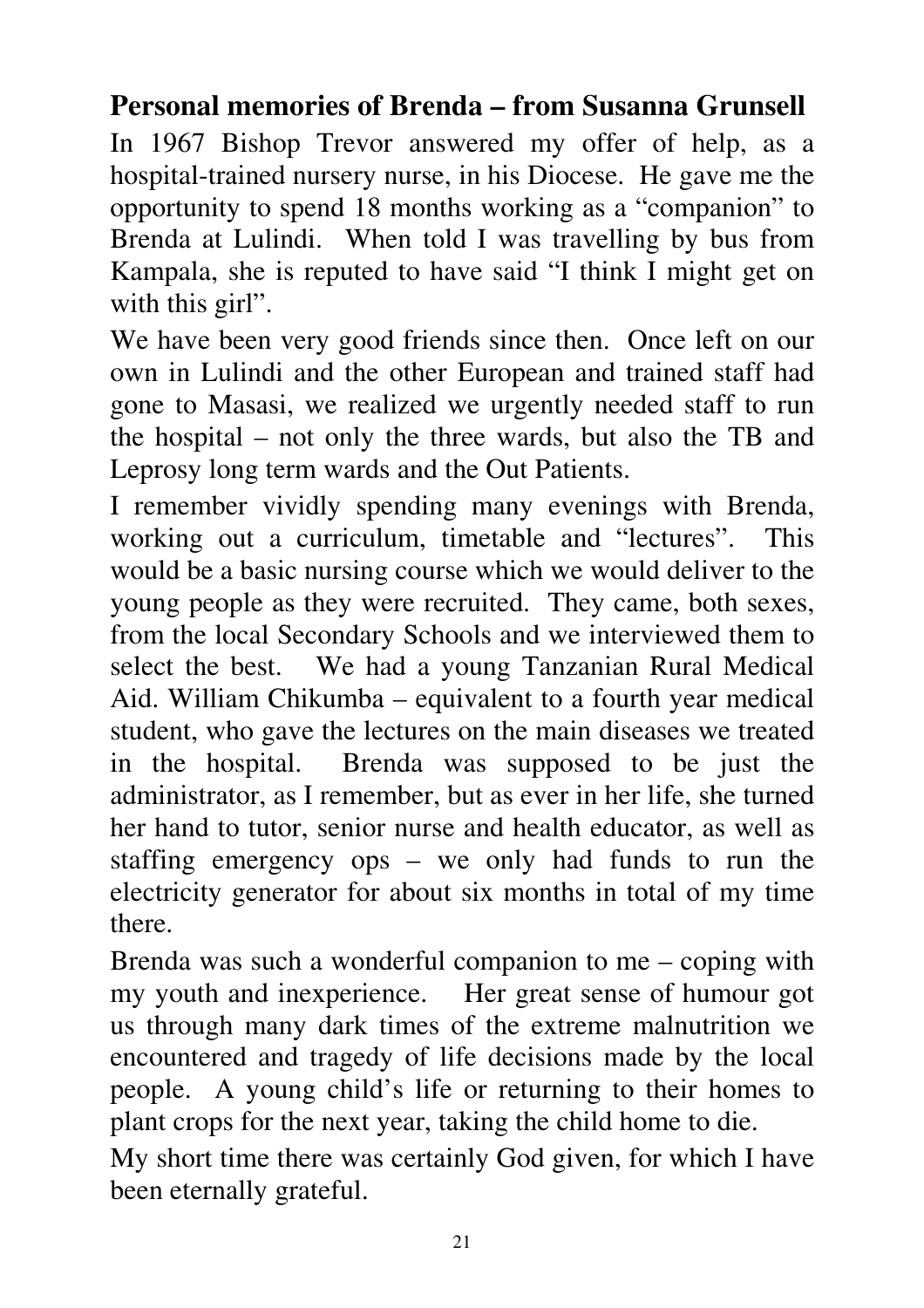# **Hapa kazi tu - Get down to work!**

Just after my visit last year a new President of Tanzania, John Magufuli, a Christian, took office, following a Muslim, as has been the custom in Tanzania. "Hapa kazi tu" is the slogan with which he came to power. This slogan, "Get down to work", has already brought about some radical changes in the country. He arrives early in the day, unannounced, at Government offices, and if any members of staff are not there or sleeping they are sacked. Hundreds, if not thousands of 'ghost workers' have disappeared from pay rolls, and the rush hour is now one hour earlier in Dodoma, the capital! A public holiday has been cancelled and the money saved is being used to buy hospital beds. There are many other examples such as fighting corruption vigorously and imposing a work ethic based on his slogan.

The new President is also keen to make Tanzania more self-sufficient. His policies are now starting to 'bite'. For example, with the price of sugar almost doubling, people will think twice about the usual four spoons of sugar in a mug of tea. The Government is also cutting down on imported goods in an effort to achieve self-sufficiency within the country. However, the introduction of import taxes (mostly 20%) on goods destined for charities is a big blow to many NGOs.

This is the background against which the CMM Sisters are working. The President's plan to cut imports to encourage self sufficiency will be good for the country, but the resulting rise in prices will be hard for the Sisters and other charities and NGOs, as will the new import taxes.

As I began my visit it was clear that the CMM Sisters are working hard, as ever, and achieving much, in spite of setbacks like the poor harvest this year due to the lack of rain. This has created big problems in many areas. The rainwater harvesting tanks not only at CMM houses were only partly filled.

The number of orphans assisted by the Sisters is ever increasing, not only in the schools. They took me to see an elderly couple looking after twins, the mother having died at birth. The sisters supply them with milk for the babies daily. These two boys, now eight months old, looked really well fed and happy.

At another house, the sisters had taken in a baby, which the mother had abandoned in a rubbish dump directly after birth. A passerby heard the cries of the baby, which has been called Anna after the lady who found her. Anna has now been with the Sisters for several months.

The Girls' Hostel, which I opened last year, is full of happy and contented young girls, relieved to be in a secure place at last, getting a chance to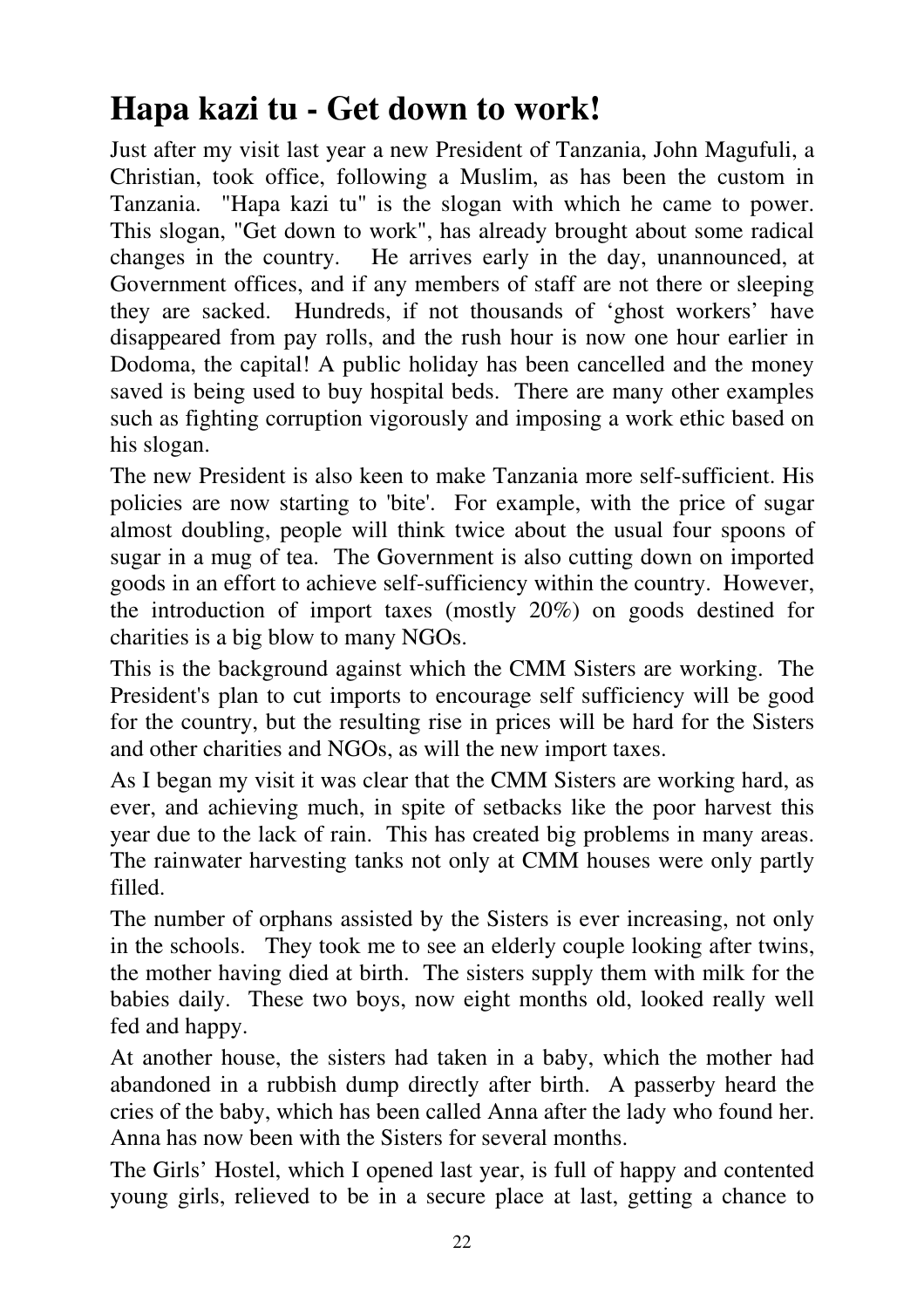study and enjoy life at school. Several of these girls, however, come from very poor subsistence farming families, and their parents cannot afford to pay for their daughters to have breakfast before walking the hour it takes to reach the schools. The Sister in charge hopes to start a vegetable garden, and to keep some chickens as well, so that she can sell the eggs and the produce to fund the feeding of these girls. I hope we can start a bursary fund to support the daughters of the poor subsistence farmers in this hostel to ensure that they do not become a financial drain on the limited resources of the CMM Sisters.

On a Sunday morning a group of girls from various backgrounds sang and danced in a traditional manner during the service. They had planned and performed on their own without any help, which is impressive.

I visited the CMM Sisters' Health Station in Sayuni in South West Tanzania with the Swiss doctor, Dr Fluckiger. We saw the new MCH Unit (Mother and Child Health Unit), which was in its final stages of building. We were also able to witness the progress in many other areas of treating patients, especially those with Aids. This project, supported by the Old Catholic Churches for five years, has now ended. However, we did not get the Health Centre Status recognition by the Government as expected, because the requirements for this recognition have recently changed drastically. The new regulations require a 'Health Centre' to be almost a hospital, with a fully equipped theatre, surgeons and anaesthetists to perform operations, which is clearly beyond the means of the CMM Sisters.

At the school for blind children, which can be rather depressing, I was delighted to see a little albino boy taking his blind friend by the hand to run to their class. Albino children, especially in Tanzania, are in danger of being kidnapped and used for witchcraft.

Visiting the school for children with learning disabilities I was, as usual, given a hearty welcome by the children and their teachers. I was asked if I could provide dolls and toy animals so that the staff could teach the

children the names of the parts of a body and the names of the animals.

The generous gift of chalices, patens, ciboria, candlesticks and other items of church ware from a closed church in the UK were gratefully received and immediately put to use at the services in the Convent chapels and churches. This need demonstrated so clearly that in Africa Christianity is growing at a fast rate.

**Gloria Deo - Glory to God,** 

or as they would say in Swahili, **Tumshukuru Mungu!** *Dirk Juttner, November 2016*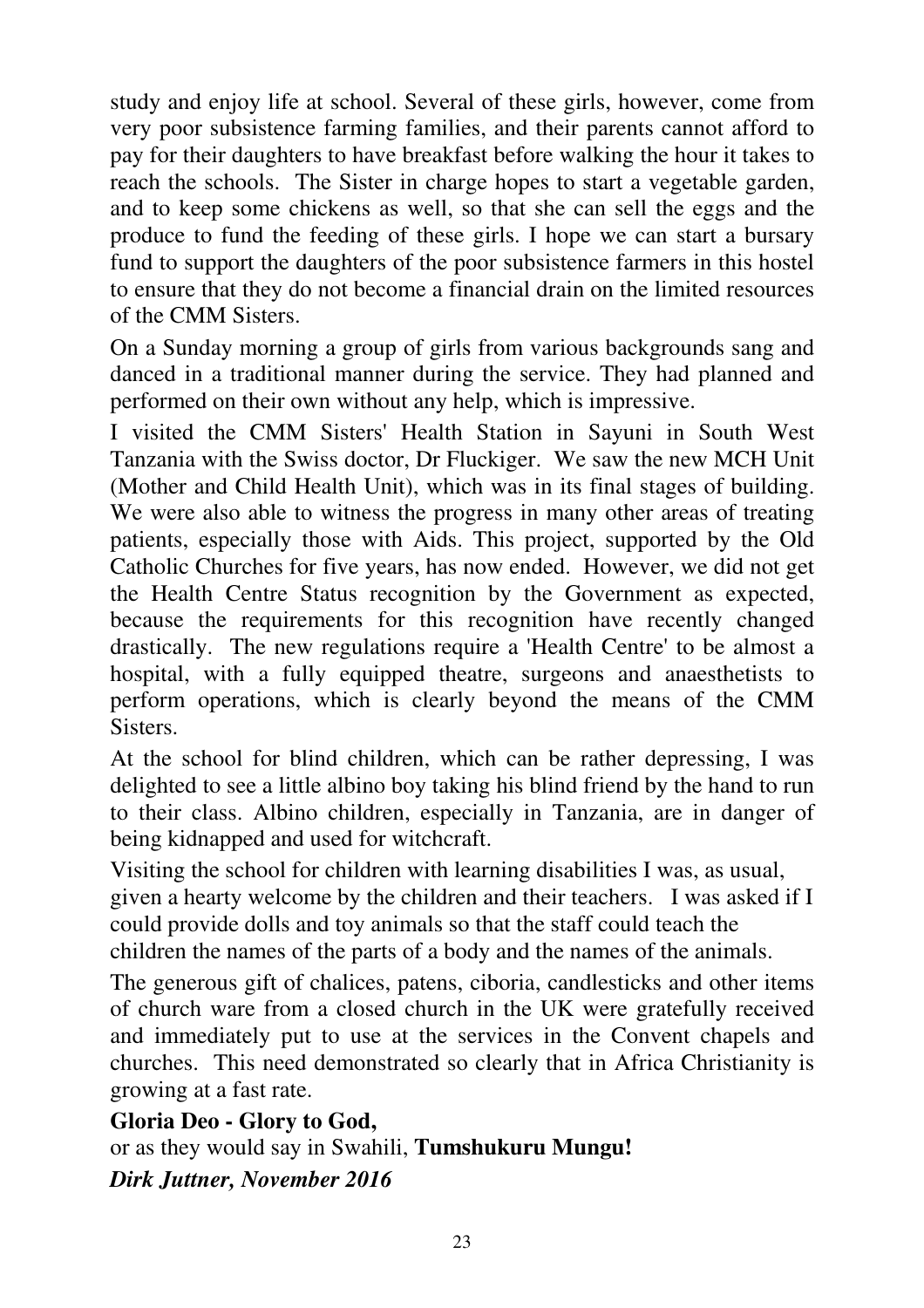#### **COMMUNITY OF ST MARY, KILIMANI MASASI, PO BOX 502 MASASI MTWARA REGION, TANZANIA, EAST AFRICA ANNUAL LETTER NO 32 - YEAR 2016**

Dear friends and Partners,

We greet you in the name of our Lord Jesus Christ.

"Come, let us go up to the mountain of the Lord, to the house of the God of Jacob. He will teach us his ways, so that we may walk in his paths." (Micah 4:2)

We chose the words of Micah, as we go up to the mountain of God, our hearts and minds raised to be with Him in prayer, so that when we come down from the mountain we can walk and labour in the valley in His service. When our Lord calls us to serve him, he does not promise an easy way. He calls us to follow him with courage, with tenacity, in the face of all difficulties. The call is unmistakable.

We thank God that this year we have passed through many difficulties but as we mentioned above, we've seen the hand of the Lord has been with us, helping us, guiding us and leading us to the green pastures. May his Name be glorified.

 On 6th January, this year our dear Sister Magdalene CMM, the 4th Mother Superior, fell and broke her hip. She had a hip operation and she is now doing well. We thank very much the CSP Sisters for their great financial support and all friends and relatives who helped us while she was in Ndanda Hospital. God Bless them.

In April this year, Mother Superior visited UK for a month through the invitation of the CSP Sisters and the Board of Trustees of the African Sisters support group. While in UK she was able to visit York, the Community of the Order of the Holy Paraclete at St Hilda's Priory, Whitby and the Community of Holy Name, Derby, Coventry and other places.

We would like to thank them so much for their great help and support to CMM Sisters.

In August, this year we had a Conference of Nuns and Monks of Anglican Religious Communities of Central and Southern Africa which was held in Sayuni, Njombe from 11th – 15th August 2016. The participants came from Zimbabwe, Malawi, Zambia and Tanzania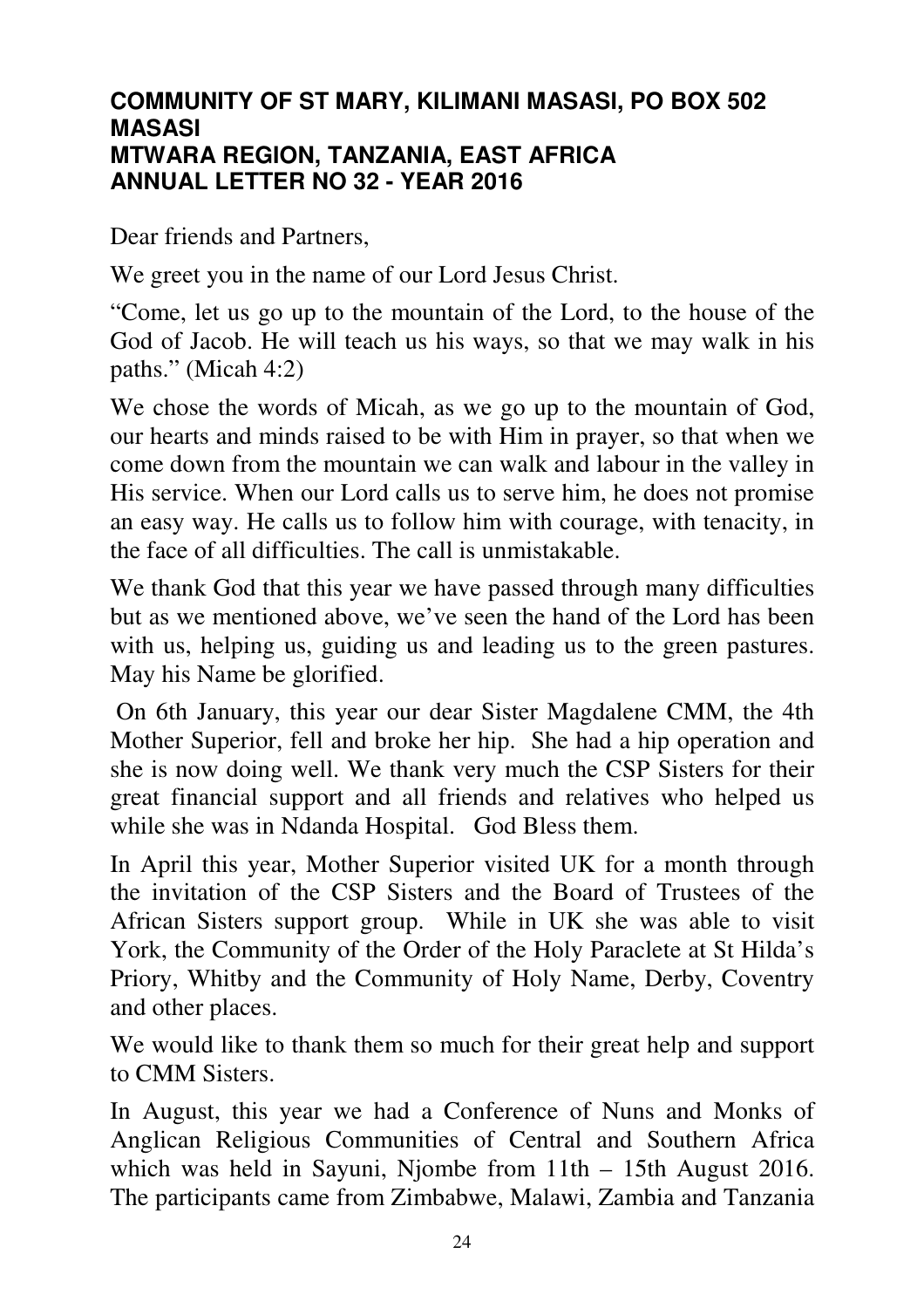which hosted the Conference and the theme of the Conference was: The Growth in Religious Life.

We would like to thank Dr Max of Partner Sein and the Old Catholic Church of Switzerland for their great help to our Sayuni Dispensary. Through their help this year we were able to extend another building for Reproductive Child Health, Preventative Mother to Child Transmission and Care and Treatment Clinic; also for helping other projects for the Sisters in Sayuni Convent.

Our Njombe Nursery School had Standard VII School Leavers for the first time this year. The Regional Commissioner of Njombe, Dr Rehema Nchimbi was the Guest of Honour and the former Archbishop of the Anglican Church of Tanzania the Rt Revd Donald Mtetemela was the Celebrant at the Service held for that purpose.

Also the School needs dormitories for the boys and girls who live far from the school and where the school bus can't reach. It is not easy for the parents who have been transferred from Njombe to other regions to leave their children behind as there in nowhere safe for them. We need your help so that we can build the dormitories to help the children and their parents in case of immediate transfers. The results of their exams were very good. All Class seven students have passed to Form I. In the District level they took the second place and in Regional level they took the fifth place. Congratulations to the teachers of St Mary's Pre and Primary School for their good work.

Newala Nursery School has a problem over the land but we hope by the end of this year it will be sorted out.

We would like to thank very much the Friends of Masasi for helping the Sisters Education at Rondo Junior Seminary. One of the Sisters has completed Form IV this year and also thanks for helping two Sisters studying at St John's University College, Dodoma; one is taking an Agriculture & Livestock Course and another Sister is taking a Diploma Course in Social Welfare Development.

Early in November this year a big fire occurred at Sayuni and destroyed the timber fields; it has caused a big loss. The people whose fields have been destroyed are demanding to be paid as soon as possible so that they can plant new trees next January to replace the burnt ones. Please pray for the Sisters as they are worried they don't know what to do.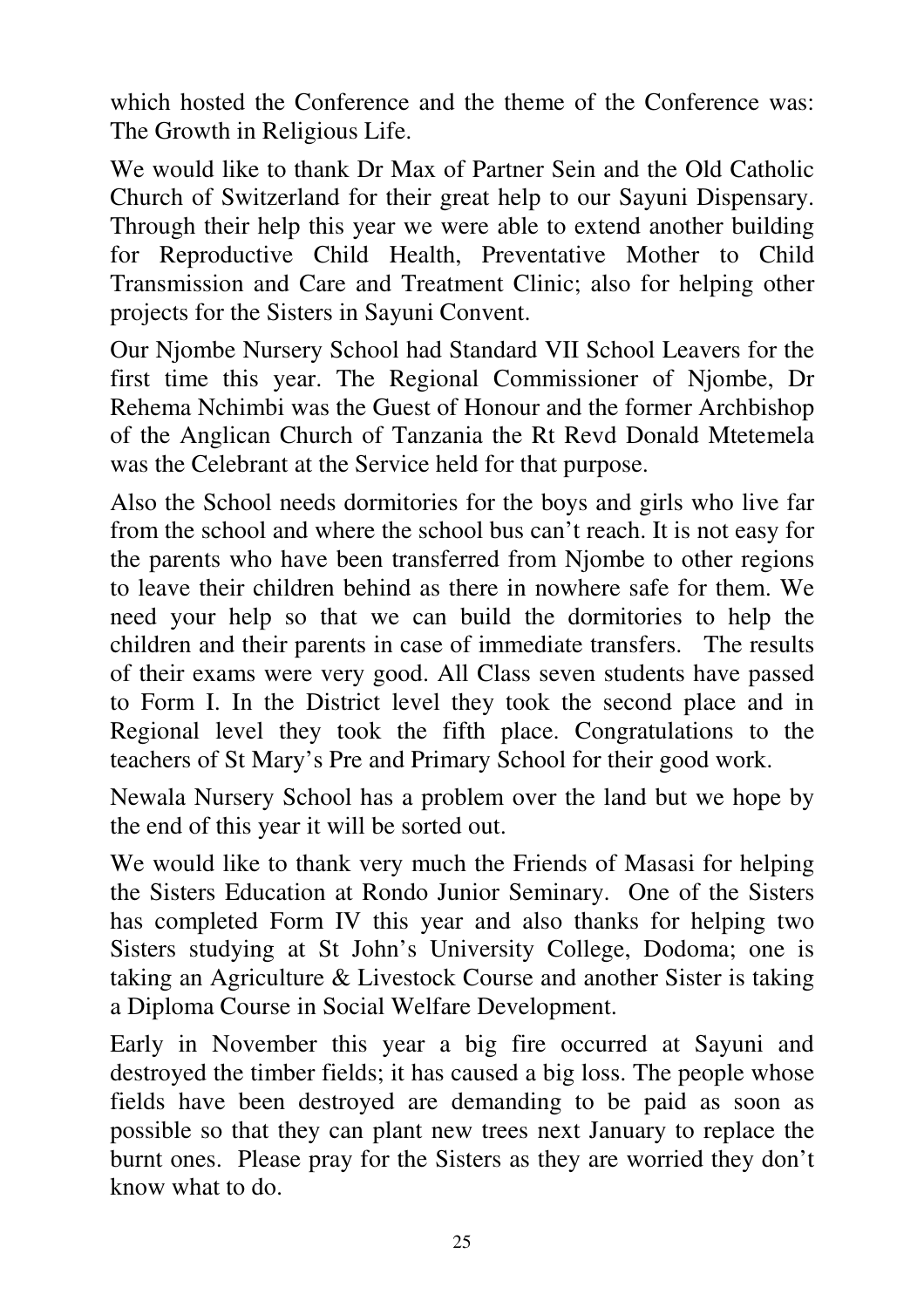We would like to thank the Reverend Fr N.D. Nixon of Missionaries of St Andrew, Australia for helping our CMM Houses including Zambia. Without his help, most of the houses couldn't have been as they are.

We would like to thank Dr James Almasi, the Bishop of the Diocese of Masasi for helping the CMM Sisters at Mtandi to renovate their house and also the Sisters in Njombe for buying solar equipment for their farm house in Lutikila.

As we couldn't have enough space to mention every one by name, we would like to take this opportunity to thank all our friends and partners inside and outside the country who helped us in thoughts and deeds, in one way or another, financially or materially please accept our sincere thanks. Your help is highly appreciated. God Bless you.

Please pray for our Houses in Mtwara and Tanga that need renovation. Also we need your help to build our Noviciate House in Songea as we mentioned in our last year's annual report. We have not yet started.

#### **CMM Sisters, Community of St Mary**

*When this letter was sent to us it included several photographs – including one of Sister Magdalene CMM taking her first tentative steps with a walking stick, after her hip operation, the new building under construction at Sayuni Dispensary, the celebrations at Njombe Nursery School and the members of the African Sisters Support Group at Shoreham, as well as a photograph of the participants in the Conference of Nuns and Monks of Anglican Religious Communities of Central and Southern Africa which was held in Sayuni, Njombe from 11th – 15th August 2016.*

*Unfortunately it has not been possible to include these photographs in M&NN as they do not reproduce sufficiently well but we will try and include them on our website.*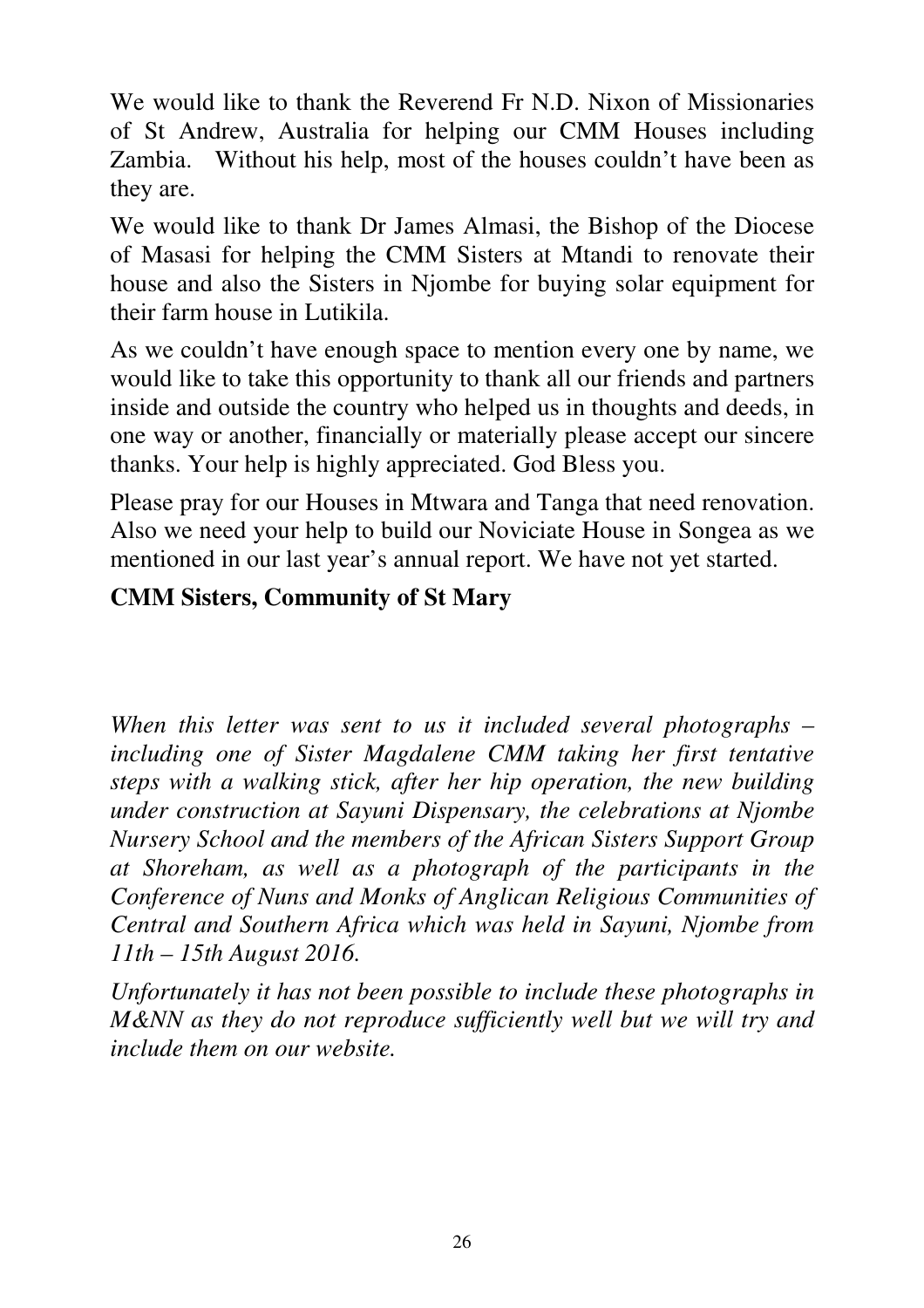*We are pleased to print the report on the following page from Steve Arbery, one of the Trustees of the Friends, who has undertaken a personal challenge, together with a friend, to support the Blind Unit at Mtandi Primary School. This unit was established by Bishop Trevor Huddleston and was initially a Diocesan initiative. Later it became part of the Government-funded Mtandi Primary School, which is adjacent to the Cathedral complex and very familiar to anyone who has ever visited Masasi. Brenda Stone worked tirelessly to raise money and to support the children in this special unit; she was particularly anxious to ensure that sun hats were available for all the children with albinism – seemingly perhaps a very small thing, but Brenda knew that how important it was for these children to have protection from the effect of the Tanzanian sunshine.* 

#### **Fundraising for the Blind Unit at Mtandi Primary School**

Last year (2016) my optician friend and I decided we would raise £5000 to help the children in the blind unit at Mtandi Primary school. The unit is part of Mtandi Primary School and has about 70 pupils, the primary school over 1000. The children in the special unit have a variety of problems with their sight and many are totally blind. Some suffer from albinism and some have other physical difficulties.

In the previous issue of Masasi & Newala News I described in more detail the plight of the blind children at the unit and the difficulties faced by disabled children in Tanzania. Despite the efforts of their carers and teachers, the children in the unit are impoverished educationally. Their general wellbeing, especially the children with albinism, is also of considerable concern. The facilities at the unit - classrooms, educational equipment, play areas - are all far below the minimum standard we would expect to see in a similar unit in the first world. The unit lacks specialist equipment for teaching Braille and as a result opportunities to read books in Braille do not exist. The sight of some children could be improved by surgical intervention but for nearly all the cost (about £400) is far too expensive and because the operations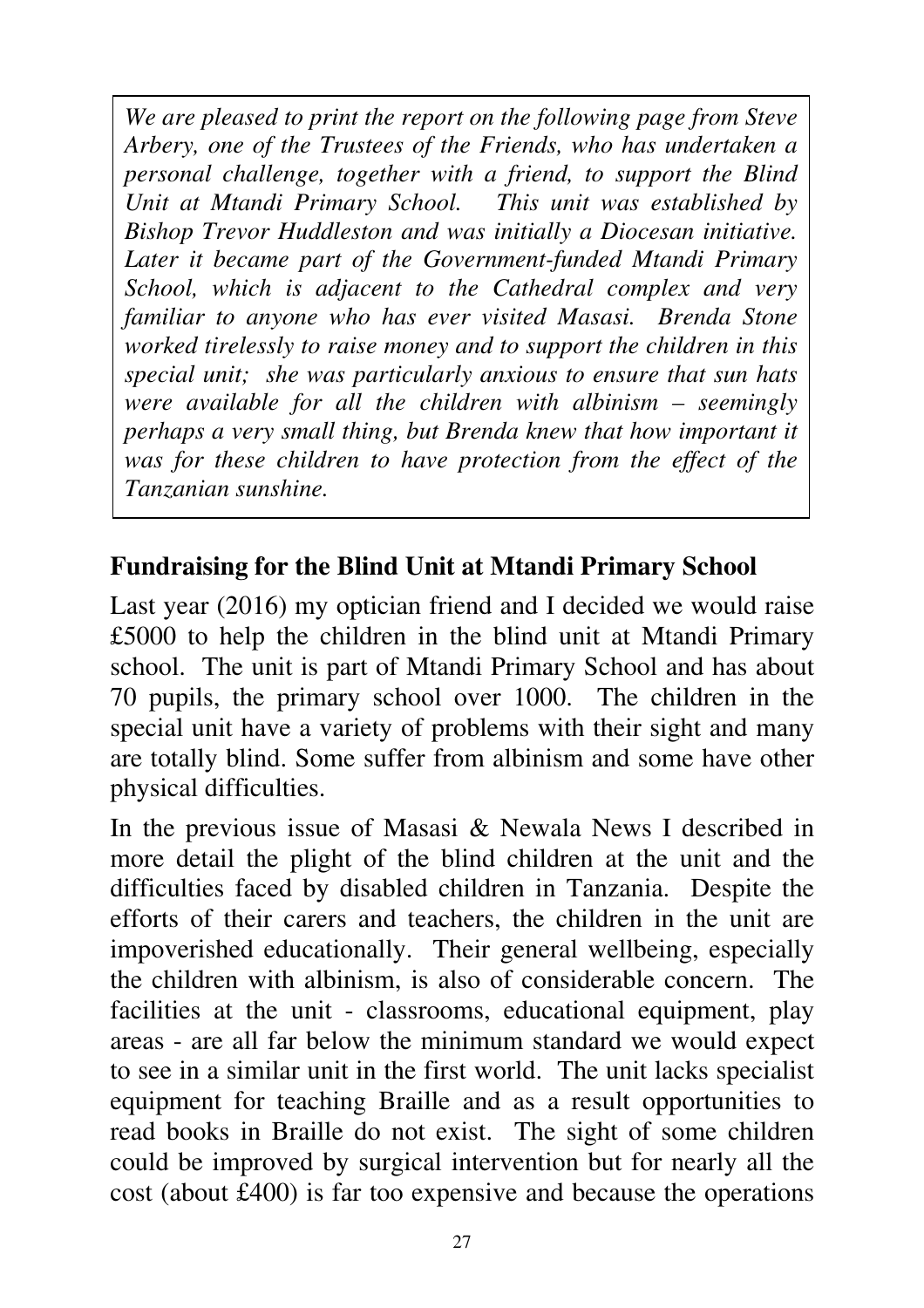take place in Dar, there are additional costs for transport and for staff to accompany the children.

Our fund raising efforts are bearing fruit. We have about £4000 in the bank and this year we will hope to raise the remaining £1000. A quiz night is planned for March and other fund raising activities are being considered. My grandson ran an eight mile 'marathon' last year to celebrate his 8th birthday and raised £200. He says he will run nine miles when his next birthday comes round. The 'Centipede' challenge (to raise £1000) has also proved popular. This involved being one leg of a centipede and hosting a coffee and cake morning (afternoon or evening) and raising £10. Some hosts were 12 legs! There are still 'legs' available. The challenge also made for very pleasant social gatherings.

Our next step is to discuss with the new Head of the unit how we best spend the money raised and we hope to work with both the Tanzanian Development Trust and African Palms on this, as they have both given considerable support to the unit over the past 18 months. We think priority should be given to those whose sight can be improved. We could spend £5000 a hundred times over and still there would still be a considerable need for capital expenditure on buildings and equipment. Then there is the cost of specialist teachers.

Somehow I think raising £5000 will be just the beginning of a longer term programme of support for the Unit. If anyone reading this would like to know more about what we are doing and how you might help please get in touch with me: stevearbery@gmail.com or 01386 750877. I would like to stress that although I am a Trustee of the Friends of Masasi & Newala, I am doing this fund raising as a personal initiative and all the money raised so far has been transferred to the Friends' account, where it is ring fenced for the Blind Unit.

Thank you.

*Steve Arbery*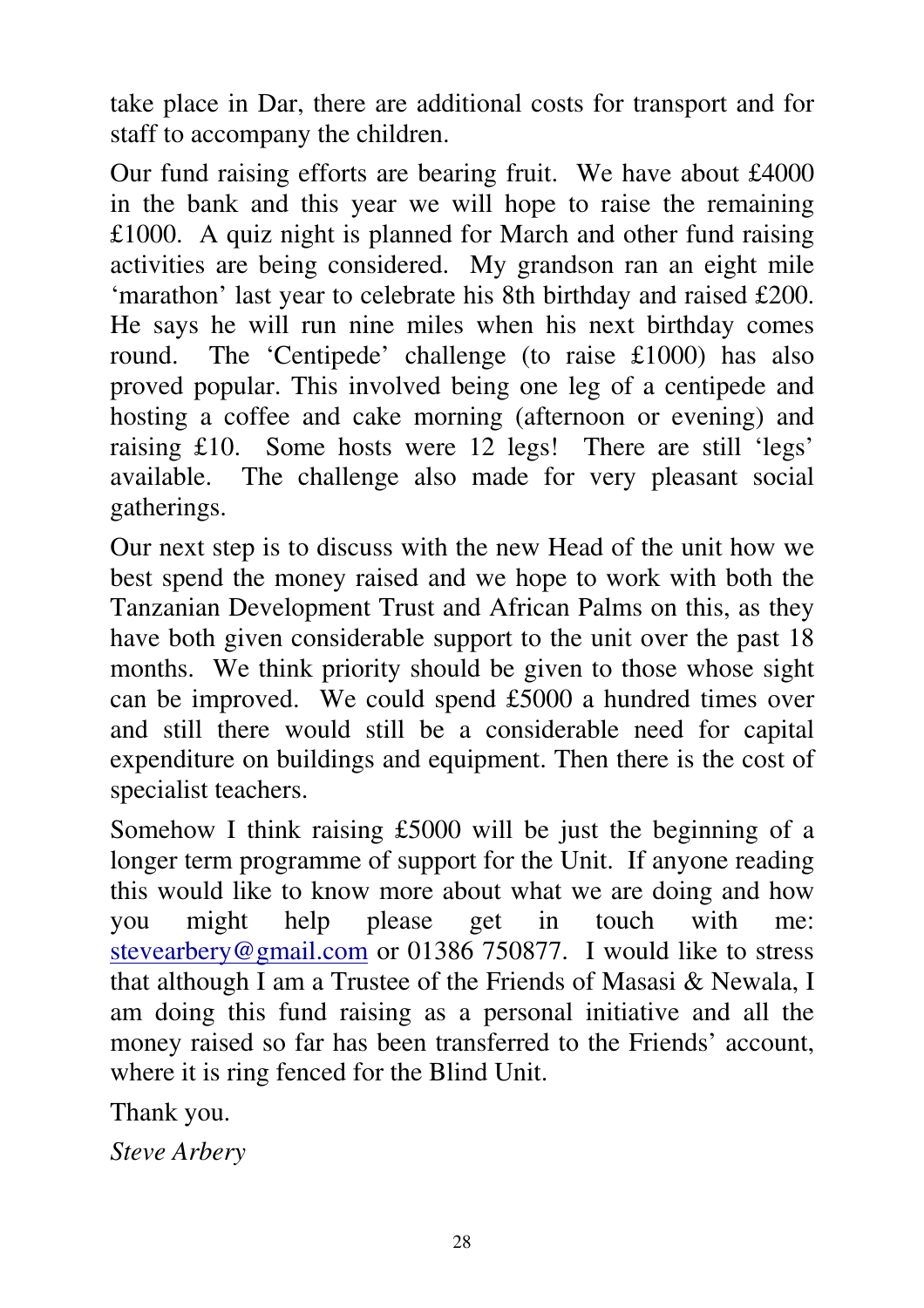# **Report from the Friends of Masasi & Newala**

In February the Trustees were delighted to be able to have an opportunity to meet with Bishop James in London, following his visit to the Archbishop's Conference in Canterbury, and we had a very successful full day meeting with him at the offices of US, not far from Waterloo. Bishop James updated us on all the developments in the Diocese and his plans for the future – information on all of which is contained in his Christmas newsletter.

We were fortunate enough to be able to obtain accommodation for +James at the Clergy House of St Matthew's Westminster, which he very much enjoyed – a good location, good company and an excellent breakfast and although it was a bit of whirlwind, we felt that his time in London was a great success.

When we heard that +James was coming to England at that time of the year we were concerned that he would not have adequate warm clothing but much to our delight, one of our long-standing supporters and a friend of +James, Sylvia Kassulamemba, managed to buy a wonderfully warm and capacious man's overcoat from a charity shop in Reading, where she lives, and not only did she have it cleaned but packed it up and sent it direct to Canterbury (c/o The Archbishop) so that the coat was waiting for +James when he arrived. He was delighted with it and wore it constantly, and when he flew back to Tanzania, it remained with the Trustees so that it is ready and waiting, should +James make another visit to England during the wintertime.

As far as a new vehicle for Bishop James was concerned, the Trustees agreed that following the massive and generous support given by the individual parishes in Masasi (totalling in excess of £8000), the Friends would go ahead with the purchase of a new Toyota Landcruiser for the Bishop. As a registered charity the Trust was able to purchase this through the good offices of WEM Hamburg, direct from Japan, cif Dar at a cost of £18,806. This was an incredibly good price, considering that if bought in the UK, a similar vehicle would cost more than £35,000 (to which would have to be added the cost of transporting it to Tanzania).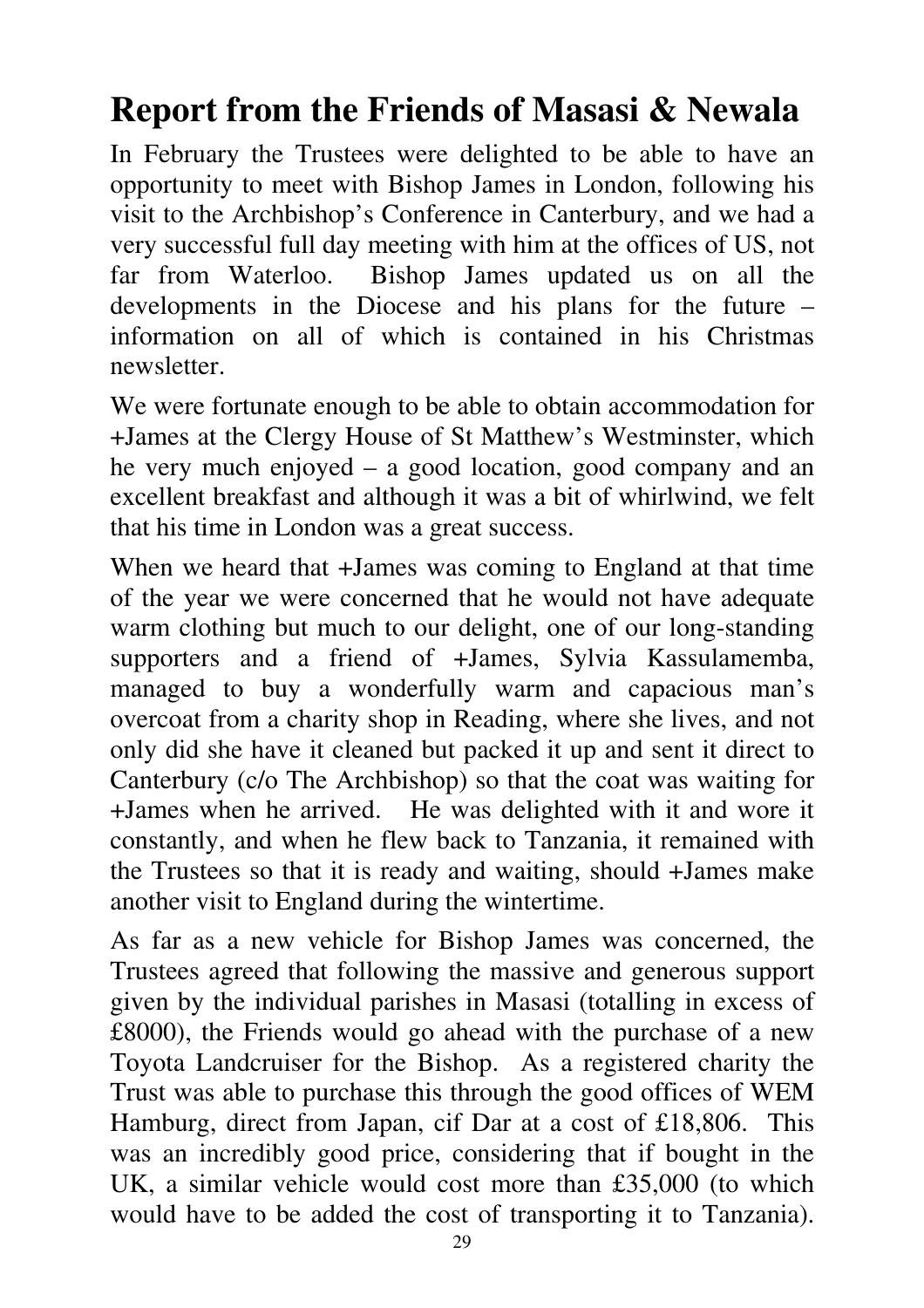The Trustees knew that they would also have to pay the clearing charges, which were likely to amount to approximately £2000 but decided to go ahead with the purchase and we are delighted to report that the vehicle arrived in Dar, as promised. There was a short delay before it was cleared from the docks, but in the end everything went smoothly and the new Landcruiser is now proving incredibly valuable to Bishop James and enabling him to travel much further afield in the Diocese than had been possible previously – and, we hope, in relative comfort. Bishop James has asked the parishes for their continued support for the new vehicle to ensure that it is serviced on a regular basis, and also to help with the cost of the diesel and we understand that this support has been forthcoming, which is very encouraging.

Bishop James outlined his plans to open a Bible School for catechists at Kwintonji; this will entail rebuilding/ refurbishing the original buildings of the Girls' School, which was established on this site in 1911 and, most importantly, using this site will maintain the legacy of the UMCA missionaries. He explained that the Diocese has thirty parishes and fifty priests, but each parish has as many as 14 outstations, which are largely dependent on the catechists. There are approximately 400 catechists, both men and women (similar to Lay Readers in this country) in the Diocese of Masasi and it is hoped to run 6-month courses, each attended by 50 people. The catechists would be taught by the Vicar General, Father Douglas Msigala and by Father Charles Saidi and the parishes, which already pay the priests' stipends, would be responsible for the catechists' living expenses while they were studying at the Bible School. The Trustees offered their support and congratulations to Bishop James on the plans for the Bible School and agreed to pledge £5000 towards all the costs involved. £2000 was sent in July last year for the purchase of beds, and we have just sent a further  $£3000 + £350$  from the SWIM project to pay for the provision of a mains water supply to the School.

After the special meeting with +James in February, the Trustees only had one meeting in 2016 and that was on 17th September. The delay in holding another meeting was because Jennifer,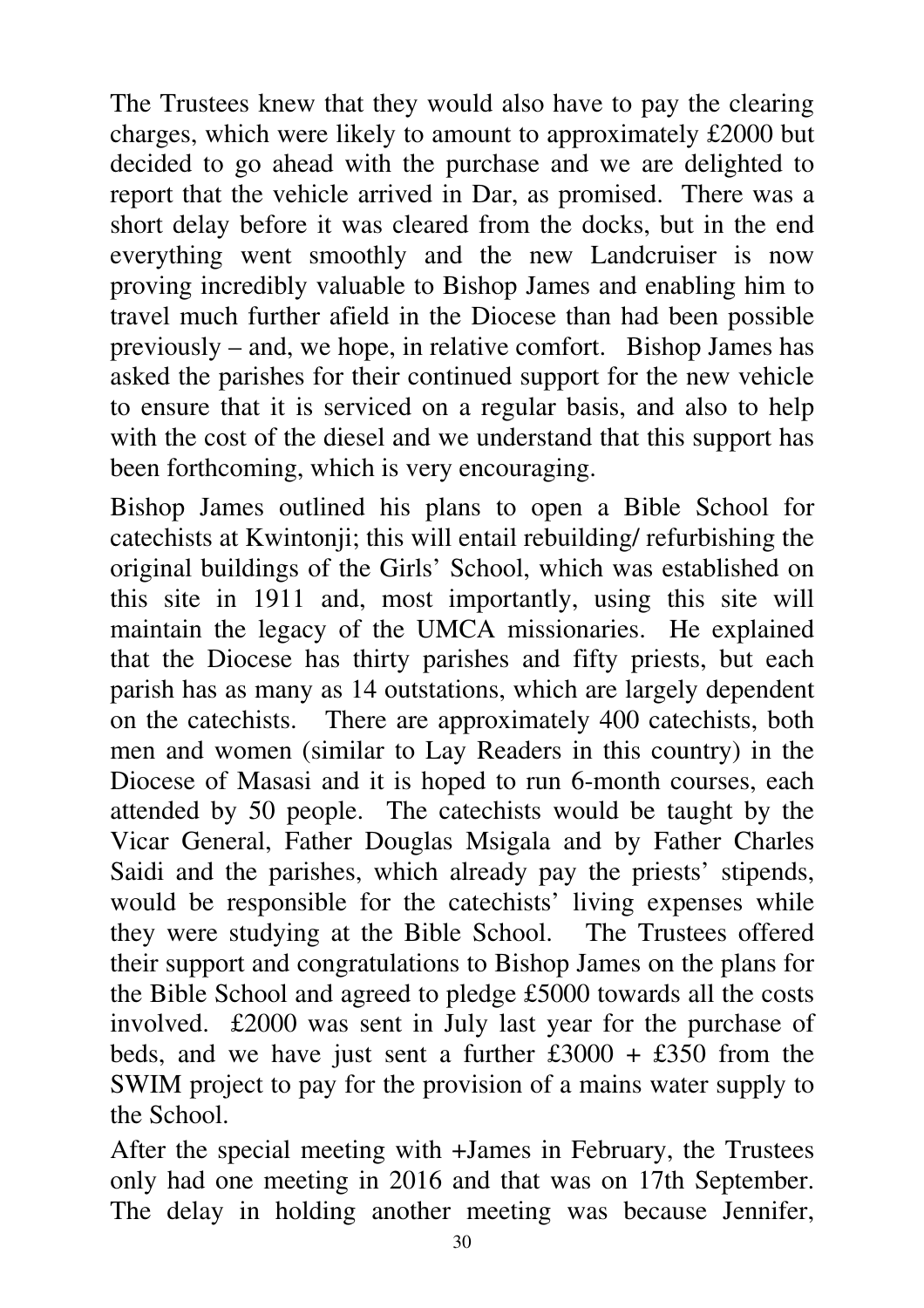Jonathan and Dirk, as well as Shirley Talbot's two sons, James and John, were all planning to visit Tanzania during the summer months and we felt it important to wait until we had the reports on their visits and were therefore completely up to date on the current situation in the Diocese, before the Trustees met together.

The Trustees spent a considerable time discussing St Anne's Guest House at Mtandi, which the Friends built and equipped between 2002 and 2004. The Guest House has proved to be a valuable asset for the Diocese but the Trustees who stayed there this year reported that the building is in need of general maintenance work and refurbishment, both inside and out. After discussion it was agreed that this is the responsibility of the Diocese and therefore the Friends would not be able to give any financial support to St Anne's at the present time.

It was agreed to continue to support the Bishop Trevor Scholarship Scheme for at least one more year and therefore four new students started in January 2017. Our readers may recall that the BTSS was originally established following the service in Lancing Chapel to dedicate a stained glass window in memory of Bishop Trevor. Archbishop Desmond Tutu gave the address at this service and the entire collection was given to the Friends. Through the BTSS the Friends have provided funds for a total of thirty students, both young men and Sisters from the Community of St Mary, to undertake a four-year course of study at the Rondo Junior Seminary. The money from the original collection at Lancing College ran out several years ago, but the Trustees feel that this is such a valuable scheme and so very much in the spirit of the Trust, that they have ensured that it still continues. Many of the young men and women who have benefitted from the scheme have progressed on to work as teachers, priests and health workers and the Trustees have agreed that as long as funds are available, they will make every effort to ensure that the scheme continues.

It was also agreed at this meeting that £1000 would be sent to Action Medeor (in Germany), earmarked for St Michael's Health Centre at Lulindi, to enable them to purchase drugs and other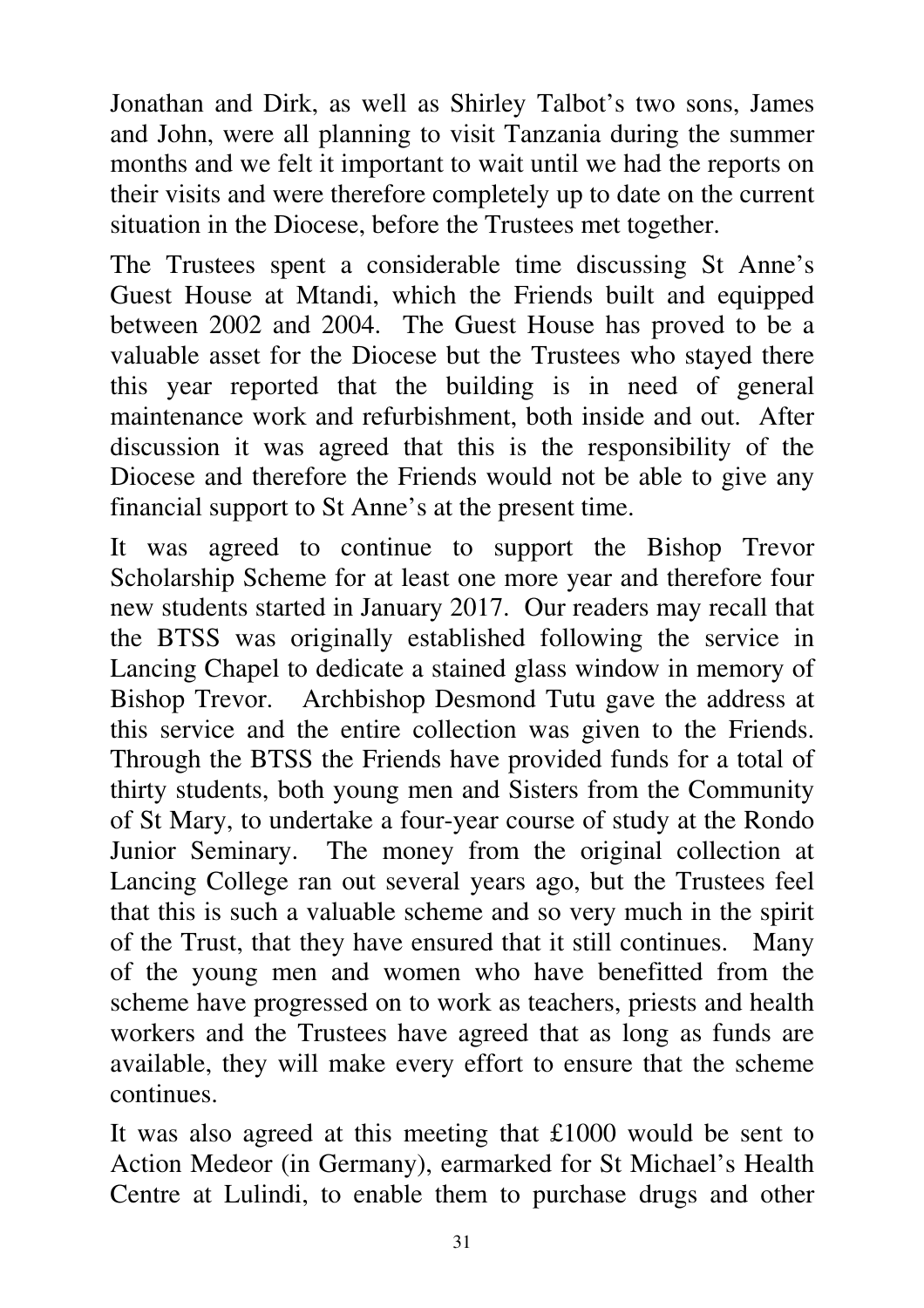consumables and that £1000 would be sent to the CMM Sisters as a one-off payment to help with the university fees of two Sisters. In addition the Trustees agreed to pledge £1000 for books for the newly established Library and the Junior Seminary.

The Trustees' next meeting will on Saturday, 4th March 2017 when they will again review the current financial situation and, after discussion, will decide what support they feel able to give to the two Dioceses during the coming 12 months.

. \*\*\*\*\*\*\*\*\*\*\*\*\*\*\*\*\*\*\*

#### **Appeal for Treasurer**

The Friends of Masasi & Newala is a small Registered Charity with a Board of eight Trustees. It was originally set up in 1990 by the Reverend Canon Ronald Cox, fondly known as Ronnie to so many people. Ronnie had worked with the UMCA in the Diocese of Masasi for very many years and when he returned to the UK he continued to support the Diocese and the people of Masasi to the best of his ability. In 1990 he was given a relatively modest sum specifically for the Diocese of Masasi and probably because he was not in the best of health, he decided to set the wheels in motion to establish the Friends of Masasi Charitable Trust. The aims of this Trust - laid down by Ronnie and unchanged to this day - were for the relief of poverty, the advancement of education and the provision of health care in the Diocese of Masasi. Sadly Ronnie died in January 1991 before the Trust was registered with the Charity Commission but, wisely, he had already appointed five other Trustees who continued to administer the Trust as he had specified in the Trust Deed.

**The Trust has now been operating for more than 25 years and from its very modest beginnings it has succeeded in providing well in excess of £500,000 worth of support to the Dioceses of Masasi and Newala - an amazing achievement for such a small charity.** Apart from recent appeals to its supporters (for St Cyprian's Chapel, the SWIM project and Steve Arbery's personal project to support the Blind Unit) the Trust has never engaged in any fund raising and it is administered solely by the eight Trustees, none of whom claim any expenses apart from essential postage and the cost of producing Masasi & Newala News. There is no doubt that the Trust has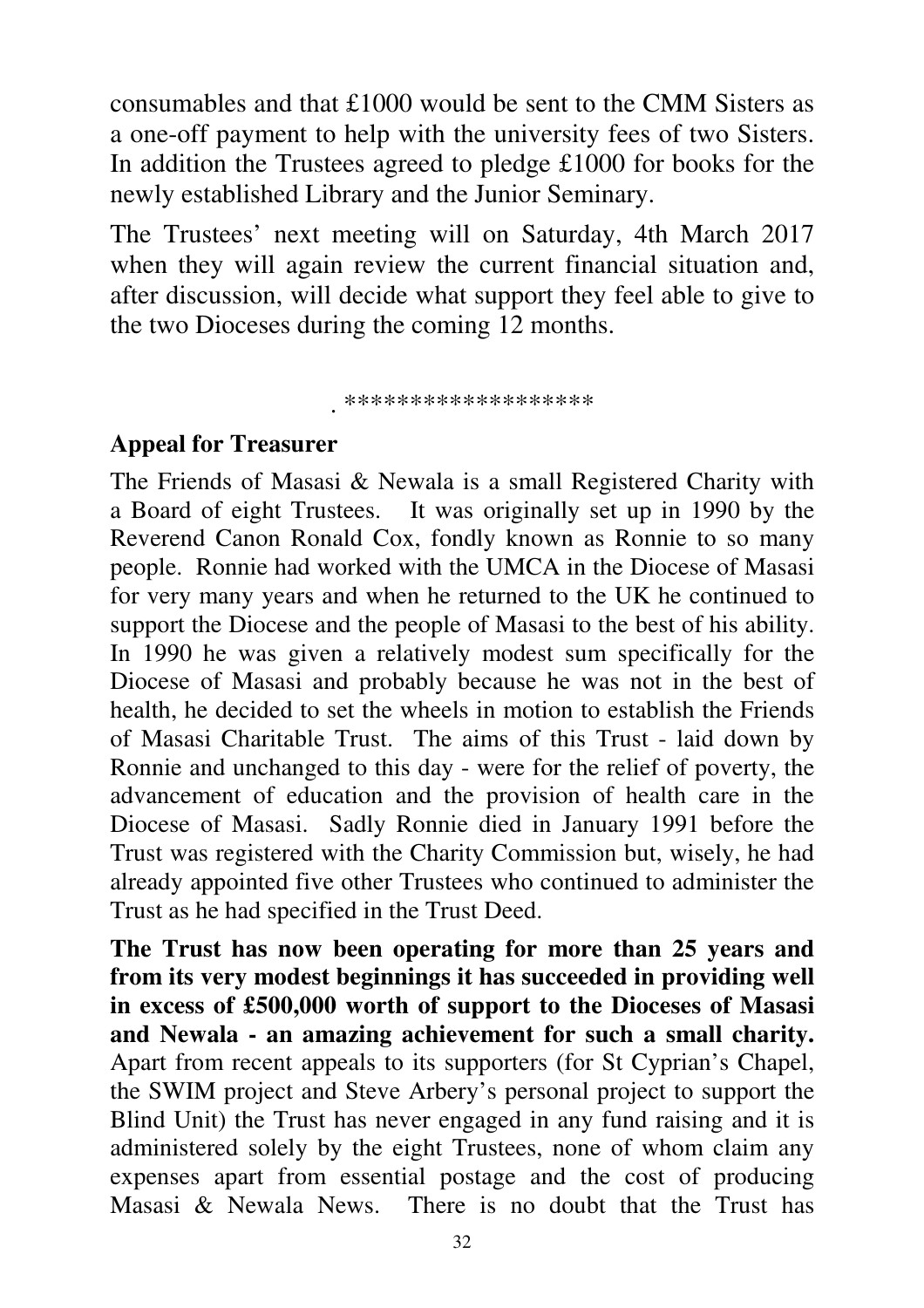benefitted tremendously from the generous donations given by its supporters, and over the years it has received two very generous legacies – and to all these wonderful people, the Trustees are enormously grateful.

Gill Hucker was one of the original Trustees and has always acted as Secretary and Treasurer, ably assisted by the other Trustees, but she admits that she is now "running out of steam", although she is more than happy to continue as Secretary and to be responsible for the general administration of the Trust.

We are therefore seeking a Treasurer to oversee the Trust's finances, to reconcile the bank accounts each month, to make payments to Tanzania as instructed by the Secretary, to submit accounts to the Charity Commission on an annual basis and to complete the Gift Aid claim form and submit it on a regular basis to HMRC. The Trust has no investments, merely a relatively small sum in a deposit account (which is earning a miserable 0.01% from 22 February!), the balance of its money being held in two HSBC accounts, a Business Money Manager and a Community Account. All donations are paid into the BMM account, funds are transferred from this account to the Community Account when money has to be sent to Tanzania and all international transactions are via the internet.

As the Trustees are scattered through various parts of the UK - Devon, London, Gloucestershire, Hereford, Warwick and Worcester - they only meet twice a year, usually at the home of Stephen and Linda Jarvis in Minchinhampton (which seems to be the most central location for everyone). Meetings are held on a Saturday, and there is no requirement for the Treasurer to attend these meetings, although he/she would be very welcome to do so. However, the Trustees would require a statement on the Trust's finances to be circulated prior to each meeting. There is no remuneration involved, but reasonable expenses such as postage, would be reimbursed. Ideally the Treasurer should have an interest in the Dioceses of Masasi and Newala and preferably have first knowledge of what life is like in this area of Tanzania, although obviously this is not essential.

If anyone should be interested in taking on this post, please email Gill Hucker at gillhucker@btinternet.com or ring her on 01548 830407 for further information.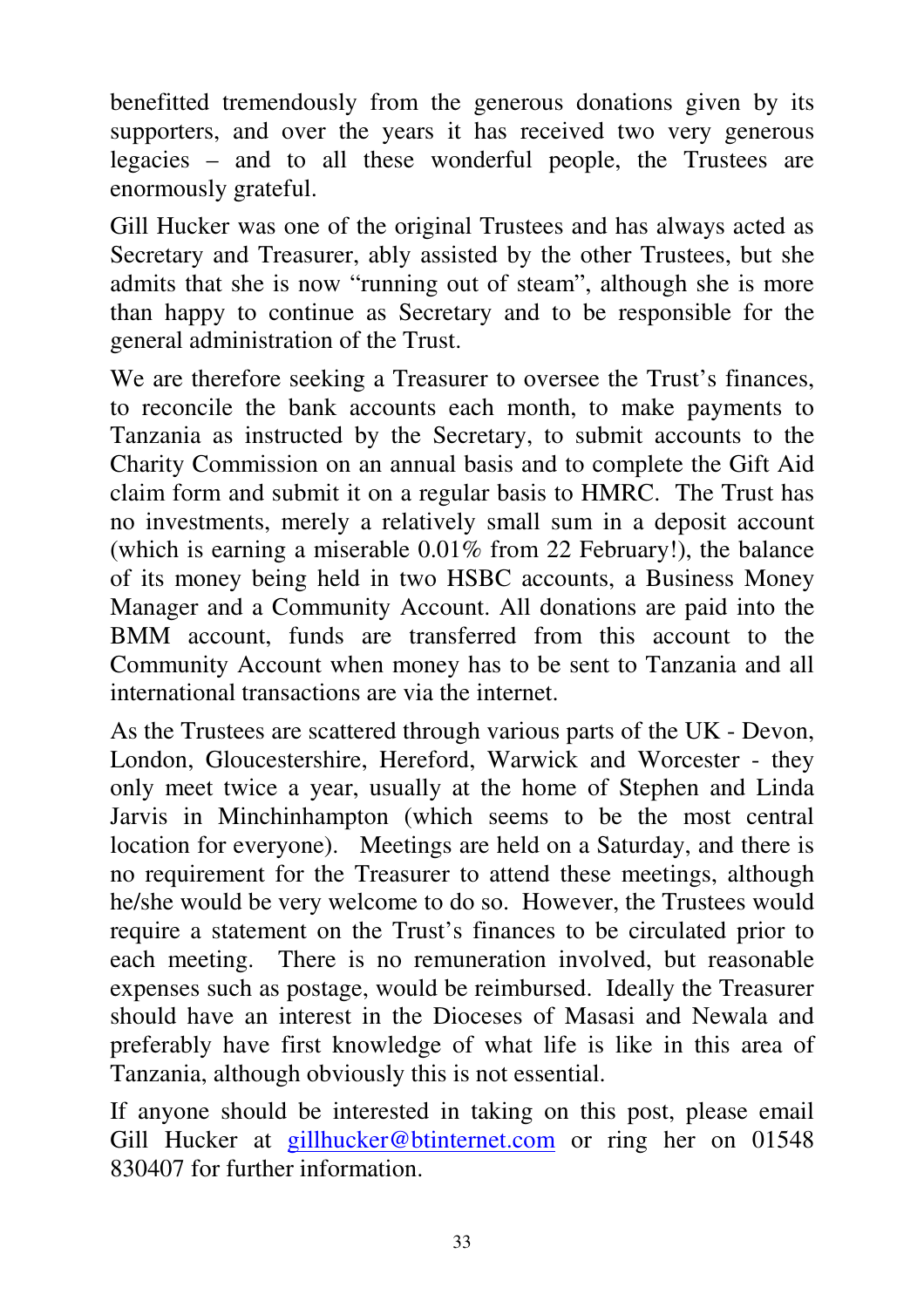# **SWIM 2016**

To try and raise the profile of the FoM&N, the Trustees decided to hold a regular event, such as a



coffee and cake morning, which would also give an opportunity to raise funds to assist the Diocese of Masasi. This suggestion was discussed with the Bishop of Masasi, and Bishop James came forward with a request to support water projects in Masasi.

The initial idea was to have small group events nationwide, all around the same date, each raising a small amount towards a grand total to fund the two projects that Bishop James had nominated. The two schemes that needed funding were, new guttering on the north side of Mtandi Cathedral, and additional water conservation at Rondo School. The plan was to write to all supporters on the Friends' database, who received Masasi & Newala News, and invite them to hold a Coffee Morning or something similar, around the weekend of the  $24<sup>th</sup>$  and  $25<sup>th</sup>$ September.

Well - the response from all the readers of this magazine was nothing short of amazing. Almost by return cheques were being sent in, and by the early summer these donations had amounted to more than our original target of £1200 - and we had not held a single Coffee & Cake Morning at that point! Some supporters held a barbecue, others organised a raffle; there was a breakfast before church, as well as a cake and coffee morning. The total, assisted by Gift Aided donations, has now exceeded £3000. All of this will be spent on water projects in Masasi, and the local Diocesan team are considering which new ventures should have priority. We have already been asked to fund the installation of running water into the Bible School which will cost around £300.

On behalf of all the Trustees I would like to say a big thank you to all the readers of M&NN; you have been wonderful in your response to our **S**ave **W**ater **I**n **M**asasi campaign, and the proceeds are already making and will continue to make a vast difference to the lives of people in Masasi.

Thank you. *Revd Stephen J Jarvis* 

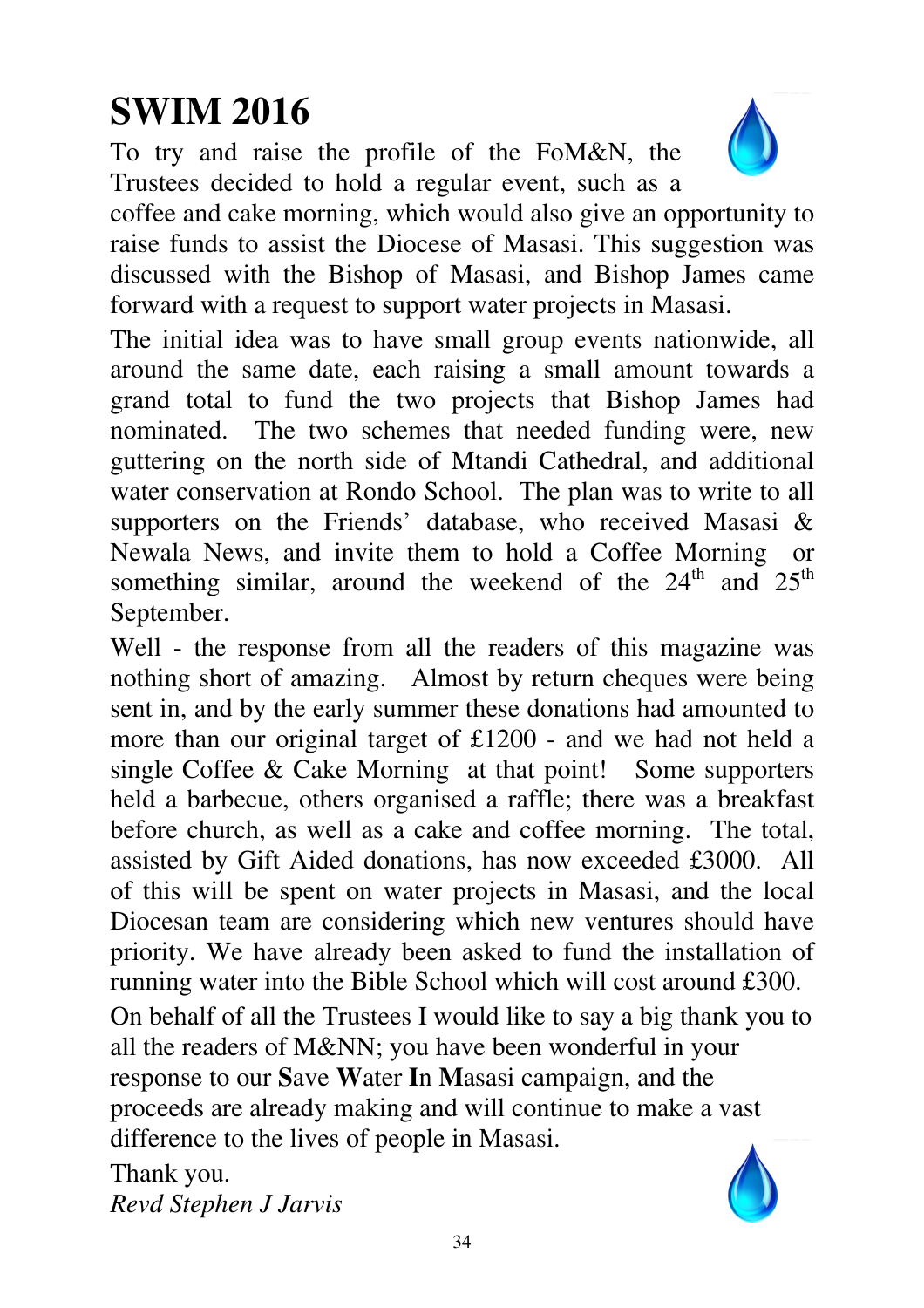# **Connecting Classrooms**

The British Council continues to offer schools the chance to link with schools in Tanzania and I am glad to say that my school has been able to sustain a link since 2008. St Barnabas C.E. Primary School, Worcester, where I am a teacher, has been linked to Mnara Primary School in Lindi Rural School District since then and many teachers have visited each other in each school. As Mnara Primary school is a stone's throw from Rondo Junior Seminary, our link has not only enabled us to work alongside Mnara, but also to get to know Rondo teachers. Sadly, the British Council has now withdrawn support for Tanzanian teachers to visit the UK as there are too many concerns in the ongoing immigration situation, that they will fail to return to Tanzania.

We have not visited since February 2015 but with modern technology it is easy to keep in touch these days. At the beginning of our partnership there were many challenges with communication, but smartphones have revolutionised keeping in touch. One of the difficulties for schools is typing and printing costs as the staff set many tests and also write their own national examination papers, which are then marked by other teachers; there are no centrally set O levels! This is an expensive process and sometimes fraught with challenges if the electricity supply stops. With a smartphone, teachers have been able to send photos of handwritten papers for me to type and these can then be emailed back to Tanzania to be printed.

The Diocese of Masasi is always so welcoming to us when we visit Mnara. To climb the 19 km up to the Rondo plateau would be an insurmountable journey if we were left to our own means, which would be the back of a motorbike, but thankfully, the Rondo Junior Seminary Land Rover comes down to the main road at Nyengedi to collect us. We have been able to share in many events in the Diocese over the years and it is always lovely to go to Masasi and to be able to show our pupils that they are part of the Anglican Church that stretches across the world.

Technology is such a powerful tool and as so many teachers get to grips with it we are exploring the possibilities of how to help Rondo Junior Seminary in particular to benefit from this.

An organisation called World Possible has collected together a set of freely available educational resources such as science videos, English stories, history and geography textbooks. These can be used without internet connections as they are all stored on a memory card or a flash drive. However, printed books are still vital and we were very happy when our school library was redesigned and we were able to reuse many books in simple English for Rondo's Preform 1 to read.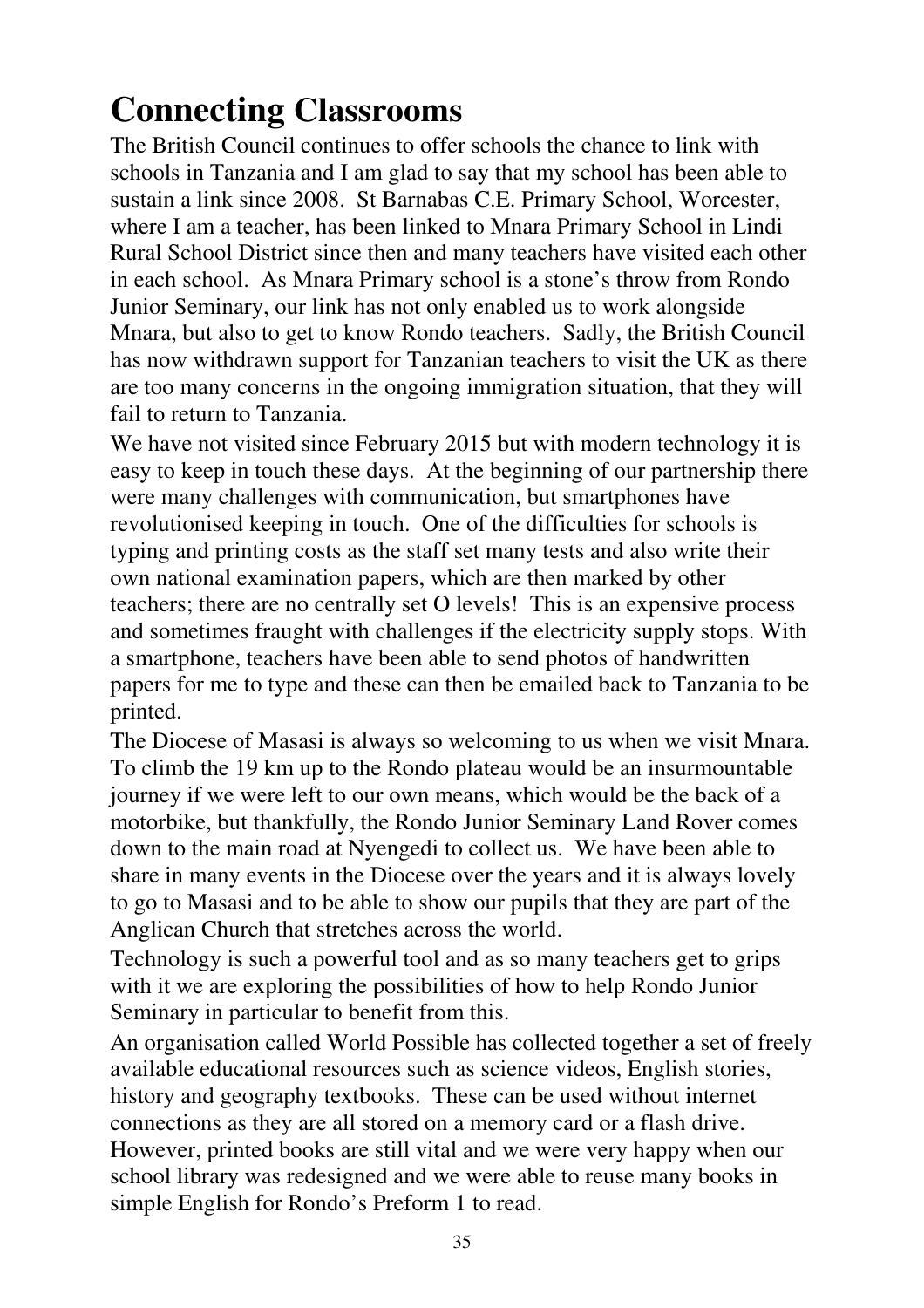Our school holds our partnership in great affection and we are able to learn so many things from our Tanzanian friends. My class sing in Kiswahili every day to say goodbye to each other and we consider it a great honour to have been welcomed into Mnara village and to see life in an African village which would be impossible without our partnership. We are planning another visit in May 2017 and hope to strengthen our bond as we work together on a project about "Waste", of which we will have much to learn about how we tackle this in each country.

#### *Jennifer Oakley*

#### **Hostels for young girls attending Secondary Schools in Masasi Town**

For many years girls and young women who attend Secondary schools in Masasi Town and whose homes are too far away for them to travel to and from school on a daily basis, have had problems in finding appropriate accommodation in Masasi Town. As a result of this many have been subjected to sexual harassment and some have become pregnant. When Bishop James was the Parish Priest at Mkuti he became deeply concerned about these girls and in an attempt to find a solution, he suggested building a hostel at Mkuti. Since becoming Bishop he has worked hard to fund this hostel and we are delighted to report that these plans have matured well; the site is bought, foundations have been laid, and electricity and water are both nearby. The hostel will be run under the auspices of the Diocese but open to all young women, of any faith and with no proselytising. It is hoped that the hostel will become a secure base as well as a study centre with a library and computers and will provide a safe haven for a large number of girls and young women who attend Secondary School and Forms 5-6 and need to board out in Masasi Town.

In addition to this, the CMM Sisters' Support Group has been responsible for the construction of a hostel for teenage girls, adjacent to the CMM Convent at Kilimani. This hostel is now up and running, with 20 young girls living there, and is proving to be a great success. The only problem is that the parents of some of these girls cannot afford to pay for their daughters to have breakfast before they set out to walk to Masasi Town about an hour away, so the Sisters are now hoping to start growing vegetables and keeping chickens to provide money to fund the girls' breakfasts.

Although the Friends have not been directly involved in either of these projects, we thought our readers would be interested to hear about these hostels, particularly since they are another example of Bishop James' deep concern for the welfare of girls and women in the Diocese and the work that he doing to address this issue.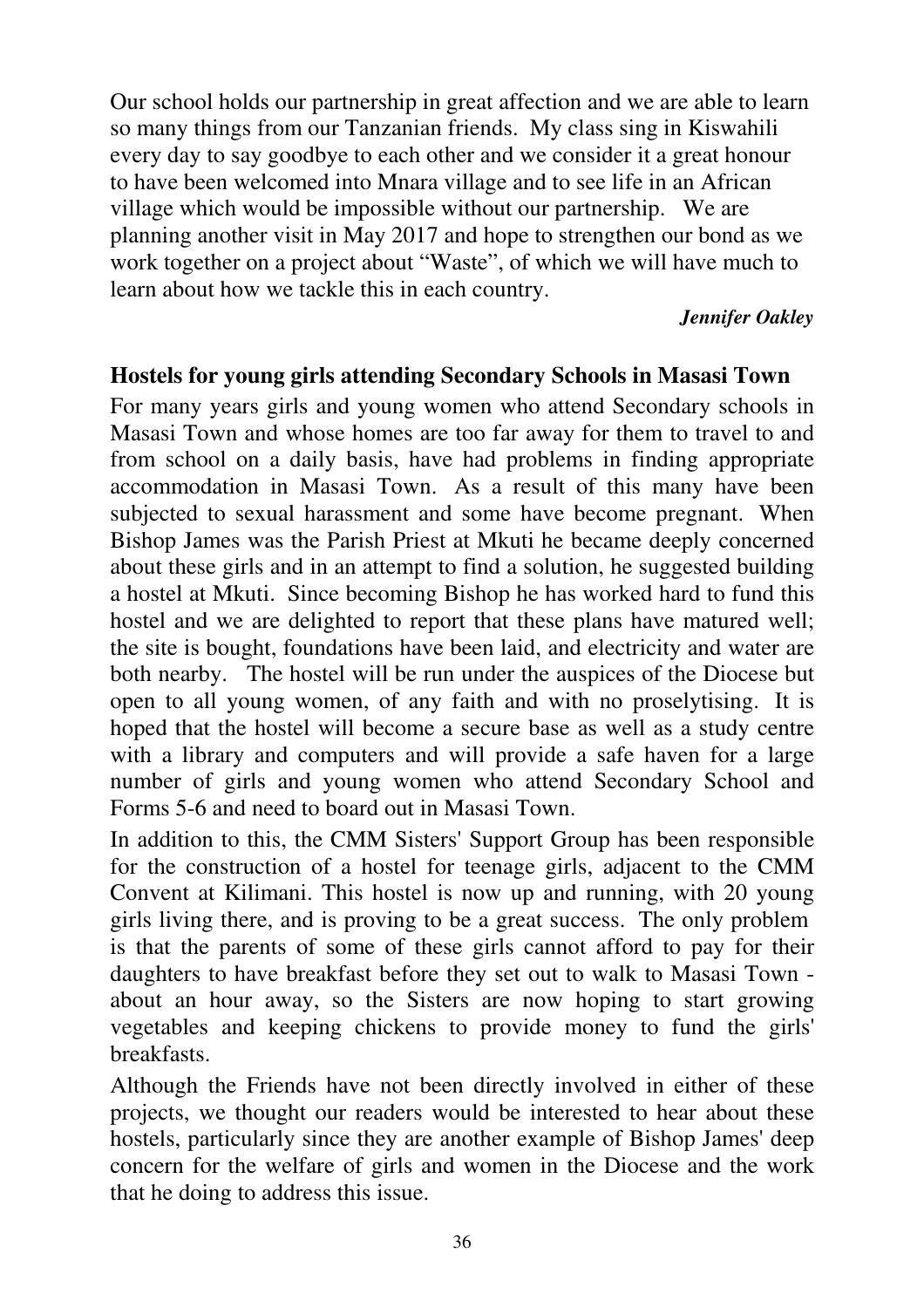#### **The Diocese of Newala**

It saddens us that the Friends receive no news whatsoever from Bishop Oscar and the Diocese of Newala. We understand that various groups in the Diocese of Hereford as well as the Bramhall Group in Stockport are still in contact with the Diocese and that Newala also receives considerable support from the United States.

Because we are unaware of what is happening in the Diocese – apart from brief reports brought back by visitors to Newala – the Friends made the decision some time ago to concentrate their efforts on supporting St Michael's Health Centre at Lulindi, which is managed by Dr Lawi Issa. This was once a thriving hospital with special Leprosy and TB wards but it fell into disrepair and it has been a monumental task to restore the buildings, to build new facilities and to renovate the whole site. Thanks to the dedicated commitment of Lawi Issa, St Michael's is now a thriving Health Centre and with help from African Palms, the Diocese of Hereford and the Bramhall Group they have built a new operating theatre, installed solar panels to provide electricity and most recently acquired a vehicle for use as an ambulance.

The Friends help by sending substantial payments to Action Medeor in Germany to enable St Michael's to purchase drugs and other consumables for the Health Centre. Although Action Medeor is based in Germany, it has offices and a warehouse in Dar and when we transfer funds to them, we advise Lawi and he is then able to place an order for what is needed. We find that this arrangement works very well, it suits St Michael's as they can "buy" whatever is needed at that particular time and Lawi is always very grateful for our support.

Dirk Juttner visits the Health Centre whenever he is in Newala and he tells us how hard Lawi is working, although still often under difficult circumstances.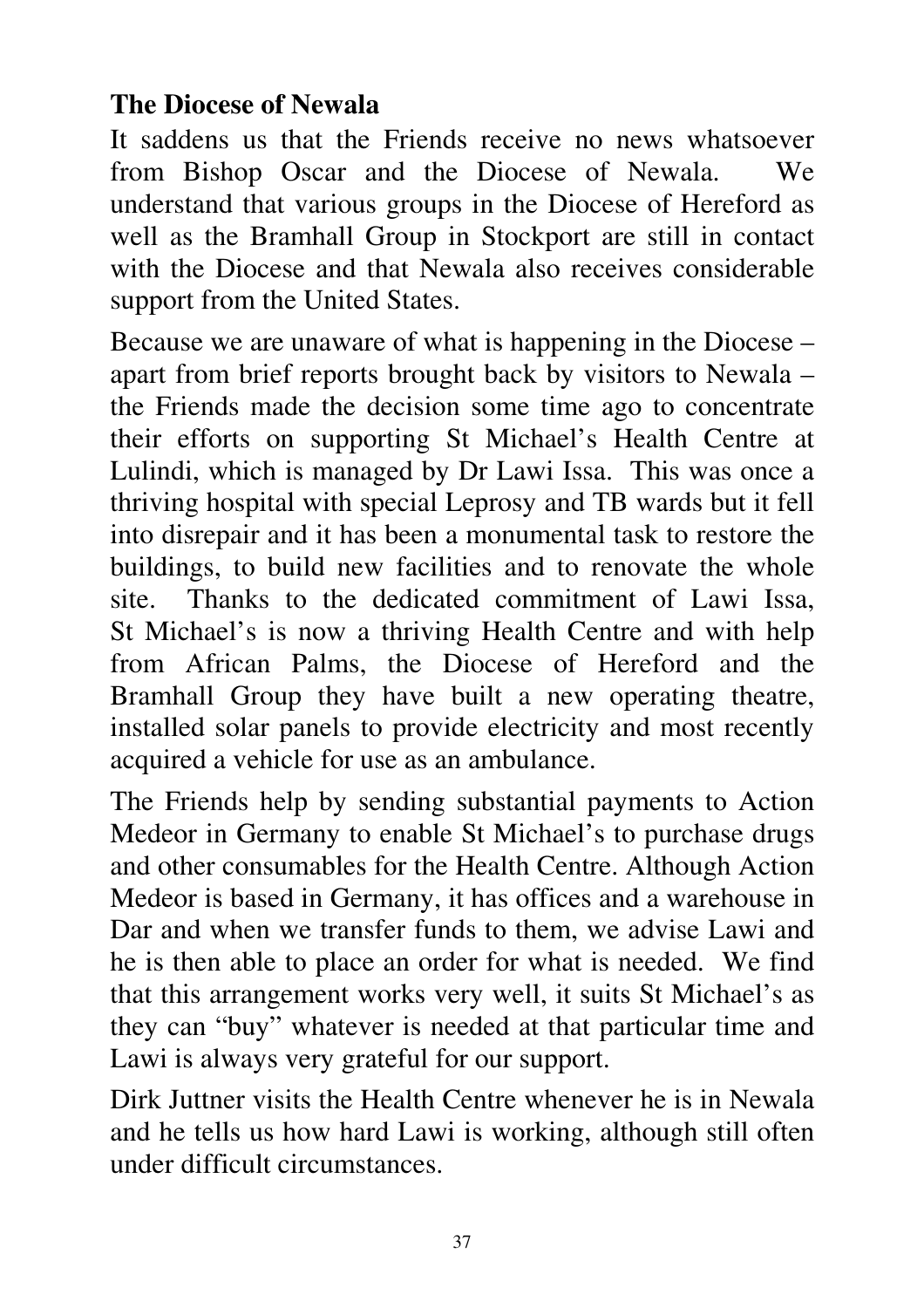# STOP PRESS

**A short while after this issue had gone to the printers we received the following report from Andrew Mchawa, the Academic Master at Rondo Junior Seminary. Although it was received too late to be included in the printed version, it is included here, in the online version** 

I am so pleased to write to you so that I can share the fruitful things that keep happening in our school.

The school academically is improving day by day. We have done very well with Form 4 exams where there are 10 Division 1, 20 Division 2, 27 Division 3 and 6 Division 4. There isn't any division 0. *("O" Levels are called Form 4 exams in Tanzania. Students are graded with subjects taken as we do in the UK with letters A-E. The grades are then added together to give the student a level within a band. Division 1 is the best level, followed by 2, 3 and 4. Division 0 is as you would imagine the lowest band.* 

Today we had a meeting with those parents whose children scored under 50 to advise them of the strategies we have to help their children. Our great plan is to let students who will sit for exams not to go to home. Our teachers are ready to help them during all the time of the June holiday.

Rev Phares, our Rector, is good at organising as he has planned a lot of issues on how we can move forward to take the School from where it is to another better stage than before.

I hope that Fr Phares will let you know also about our plans as we are about to start finishing Form 5 and 6 buildings. We have two streams for Form three classrooms, Form 3A and 3B. We have a lot of science teachers to teach in all classes. Students are so happy as they receive education in a better way.

I hope I will keep be able to sharing so many issues relating to academic affairs.

Many blessings!!!!

Andrew Mchawa, Academic Master, Rondo Junior Seminary